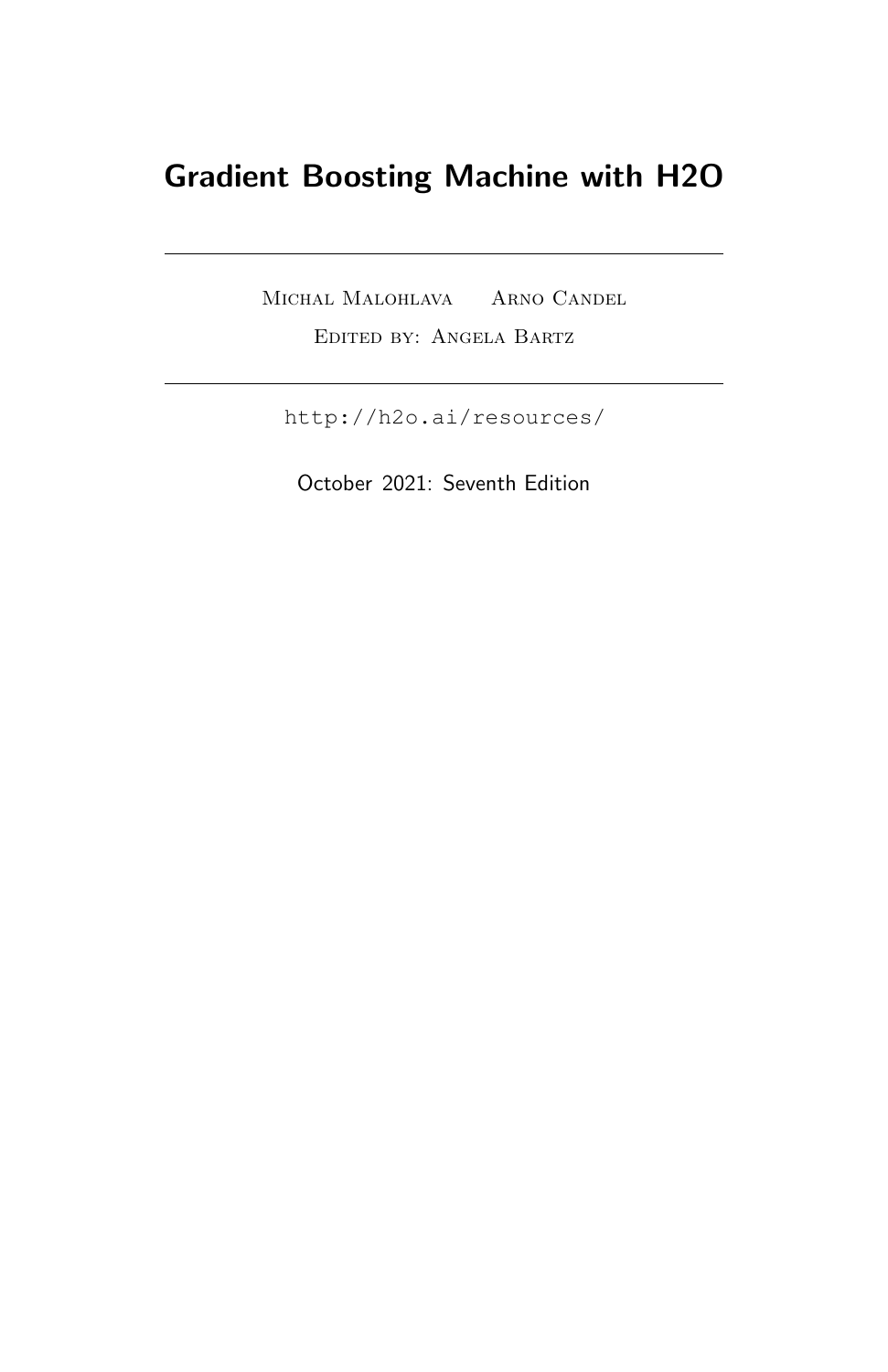Gradient Boosting Machine with H2O by Michal Malohlava & Arno Candel with assitance from Cliff Click, Hank Roark, & Viraj Parmar Edited by: Angela Bartz

Published by H2O.ai, Inc. 2307 Leghorn St. Mountain View, CA 94043

©2016-2021 H2O.ai, Inc. All Rights Reserved.

October 2021: Seventh Edition

Photos by ©H2O.ai, Inc.

All copyrights belong to their respective owners. While every precaution has been taken in the preparation of this book, the publisher and authors assume no responsibility for errors or omissions, or for damages resulting from the use of the information contained herein.

Printed in the United States of America.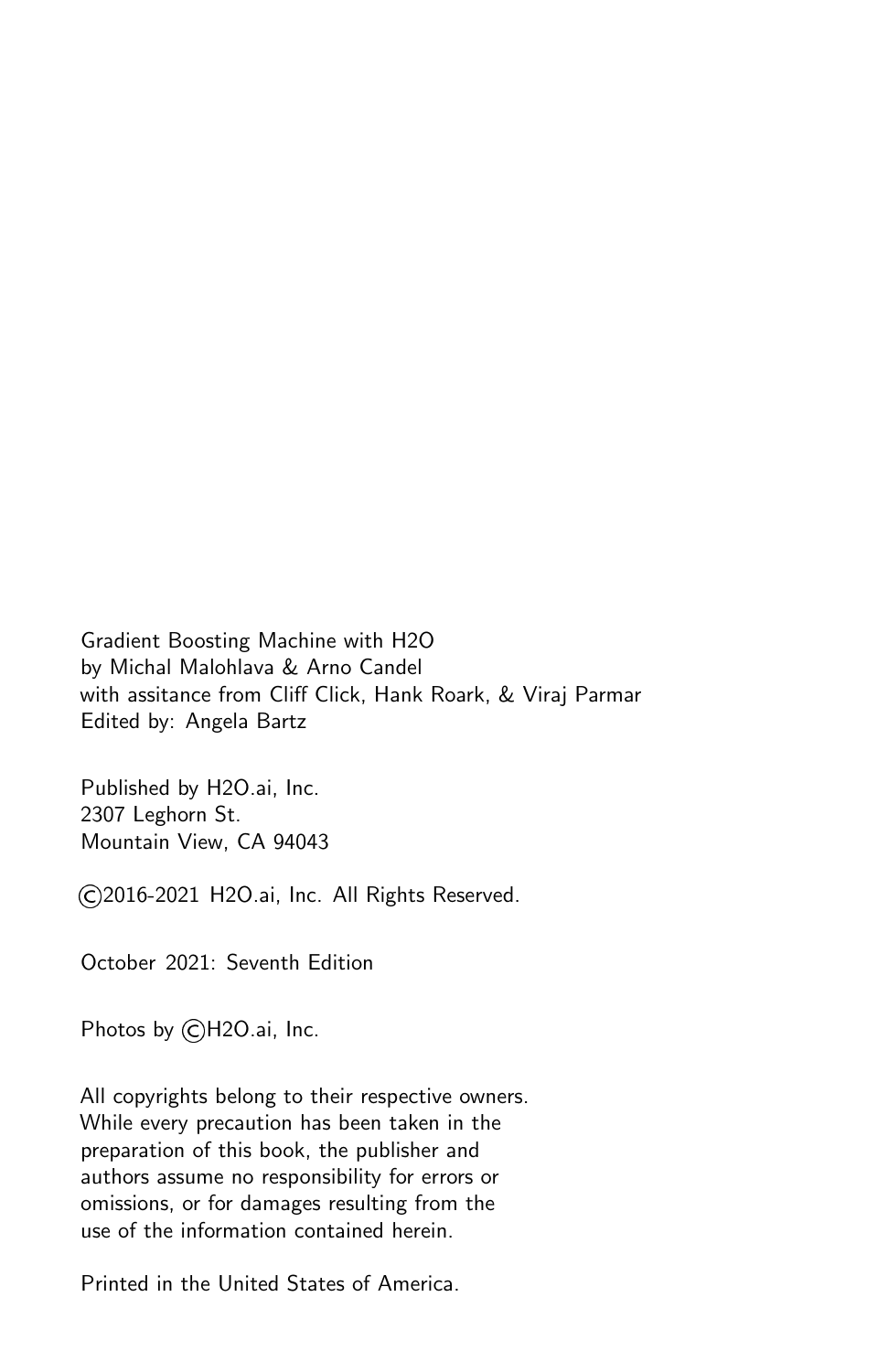# **Contents**

| 1 | Introduction                                                                                                                                                                                                                                                | 4                                                                 |
|---|-------------------------------------------------------------------------------------------------------------------------------------------------------------------------------------------------------------------------------------------------------------|-------------------------------------------------------------------|
| 2 | What is H2O?                                                                                                                                                                                                                                                | 4                                                                 |
| 3 | <b>Installation</b><br>3.1<br>3.2<br>3.3<br>Pointing to a Different H2O Cluster<br>3.4<br>3.5<br>Citation                                                                                                                                                   | 5<br>5<br>6<br>$\overline{7}$<br>$\overline{7}$<br>$\overline{7}$ |
| 4 | <b>Overview</b><br>4.1<br>4.2<br>4.3<br>Distributed Trees<br>4.4<br>4.5<br>Convergence-based Early Stopping<br>4.5.1<br>4.5.2<br>Time-based Early Stopping<br>4.5.3<br>Distributions and Loss Functions<br>4.5.4                                            | 8<br>8<br>g<br>10<br>11<br>12<br>13<br>13<br>13<br>14             |
| 5 | Use Case: Airline Data Classification<br>5.1<br>Loading Data<br>5.2<br>5.3<br>Extracting and Handling the Results<br>5.4<br>5.5<br>Variable Importances<br>5.6<br>5.7<br>5.8<br>Grid Search for Model Comparison<br>Cartesian Grid Search<br>5.8.1<br>5.8.2 | 15<br>15<br>16<br>19<br>20<br>20<br>20<br>21<br>21<br>21<br>23    |
| 6 | <b>Model Parameters</b>                                                                                                                                                                                                                                     | 24                                                                |
| 7 | <b>Acknowledgments</b>                                                                                                                                                                                                                                      | 28                                                                |
| 8 | <b>References</b>                                                                                                                                                                                                                                           | 29                                                                |
| 9 | <b>Authors</b>                                                                                                                                                                                                                                              | 30                                                                |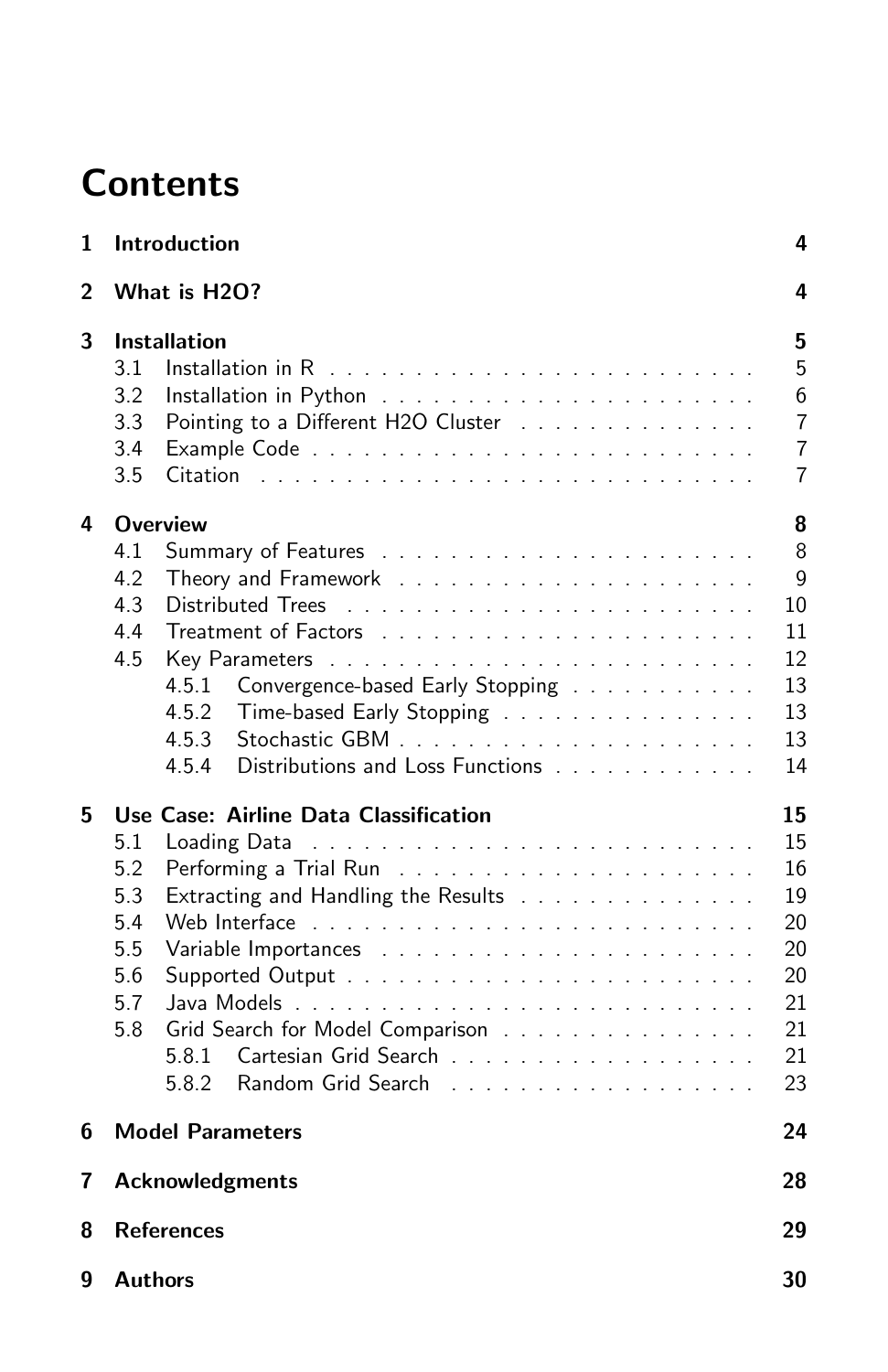# <span id="page-3-0"></span>Introduction

This document describes how to use Gradient Boosting Machine (GBM) with H2O. Examples are written in R and Python. Topics include:

- installation of H2O
- basic GBM concepts
- building GBM models in H2O
- interpreting model output
- <span id="page-3-1"></span>making predictions

# What is H2O?

H2O.ai is focused on bringing AI to businesses through software. Its flagship product is H2O, the leading open source platform that makes it easy for financial services, insurance companies, and healthcare companies to deploy AI and deep learning to solve complex problems. More than 9,000 organizations and 80,000+ data scientists depend on H2O for critical applications like predictive maintenance and operational intelligence. The company – which was recently named to the CB Insights AI 100 – is used by 169 Fortune 500 enterprises, including 8 of the world's 10 largest banks, 7 of the 10 largest insurance companies, and 4 of the top 10 healthcare companies. Notable customers include Capital One, Progressive Insurance, Transamerica, Comcast, Nielsen Catalina Solutions, Macy's, Walgreens, and Kaiser Permanente.

Using in-memory compression, H2O handles billions of data rows in-memory, even with a small cluster. To make it easier for non-engineers to create complete analytic workflows, H2O's platform includes interfaces for R, Python, Scala, Java, JSON, and CoffeeScript/JavaScript, as well as a built-in web interface, Flow. H2O is designed to run in standalone mode, on Hadoop, or within a Spark Cluster, and typically deploys within minutes.

H2O includes many common machine learning algorithms, such as generalized linear modeling (linear regression, logistic regression, etc.), Na¨ıve Bayes, principal components analysis, k-means clustering, and word2vec. H2O implements bestin-class algorithms at scale, such as distributed random forest, gradient boosting, and deep learning. H2O also includes a Stacked Ensembles method, which finds the optimal combination of a collection of prediction algorithms using a process known as "stacking." With H2O, customers can build thousands of models and compare the results to get the best predictions.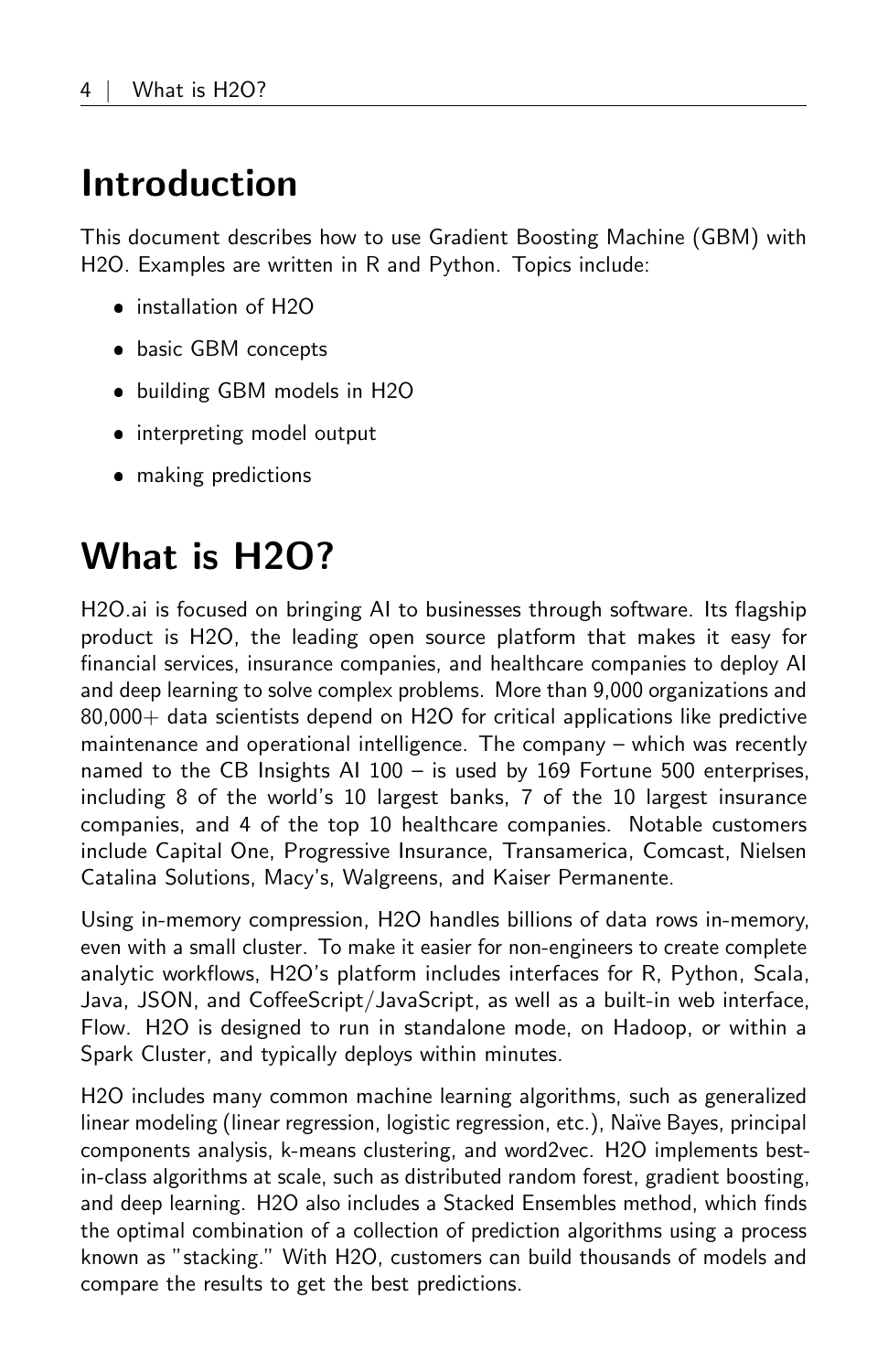H2O is nurturing a grassroots movement of physicists, mathematicians, and computer scientists to herald the new wave of discovery with data science by collaborating closely with academic researchers and industrial data scientists. Stanford university giants Stephen Boyd, Trevor Hastie, and Rob Tibshirani advise the H2O team on building scalable machine learning algorithms. And with hundreds of meetups over the past several years, H2O continues to remain a word-of-mouth phenomenon.

#### Try it out

- Download H2O directly at <http://h2o.ai/download>.
- $\bullet$  Install H2O's R package from CRAN at [https://cran.r-project.](https://cran.r-project.org/web/packages/h2o/) [org/web/packages/h2o/](https://cran.r-project.org/web/packages/h2o/).
- Install the Python package from PyPI at [https://pypi.python.](https://pypi.python.org/pypi/h2o/) [org/pypi/h2o/](https://pypi.python.org/pypi/h2o/).

#### Join the community

- To learn about our training sessions, hackathons, and product updates, visit <http://h2o.ai>.
- To learn about our meetups, visit [https://www.meetup.com/](https://www.meetup.com/topics/h2o/all/) [topics/h2o/all/](https://www.meetup.com/topics/h2o/all/).
- Have questions? Post them on Stack Overflow using the h2o tag at <http://stackoverflow.com/questions/tagged/h2o>.
- $\bullet$  Have a Google account (such as Gmail or Google +)? Join the open source community forum at [https://groups.google.com/d/forum/](https://groups.google.com/d/forum/h2ostream) [h2ostream](https://groups.google.com/d/forum/h2ostream).
- Join the chat at <https://gitter.im/h2oai/h2o-3>.

# <span id="page-4-0"></span>Installation

H2O requires Java; if you do not already have Java installed, install it from <https://java.com/en/download/> before installing H2O.

<span id="page-4-1"></span>The easiest way to directly install H2O is via an R or Python package.

## Installation in R

To load a recent H2O package from CRAN, run: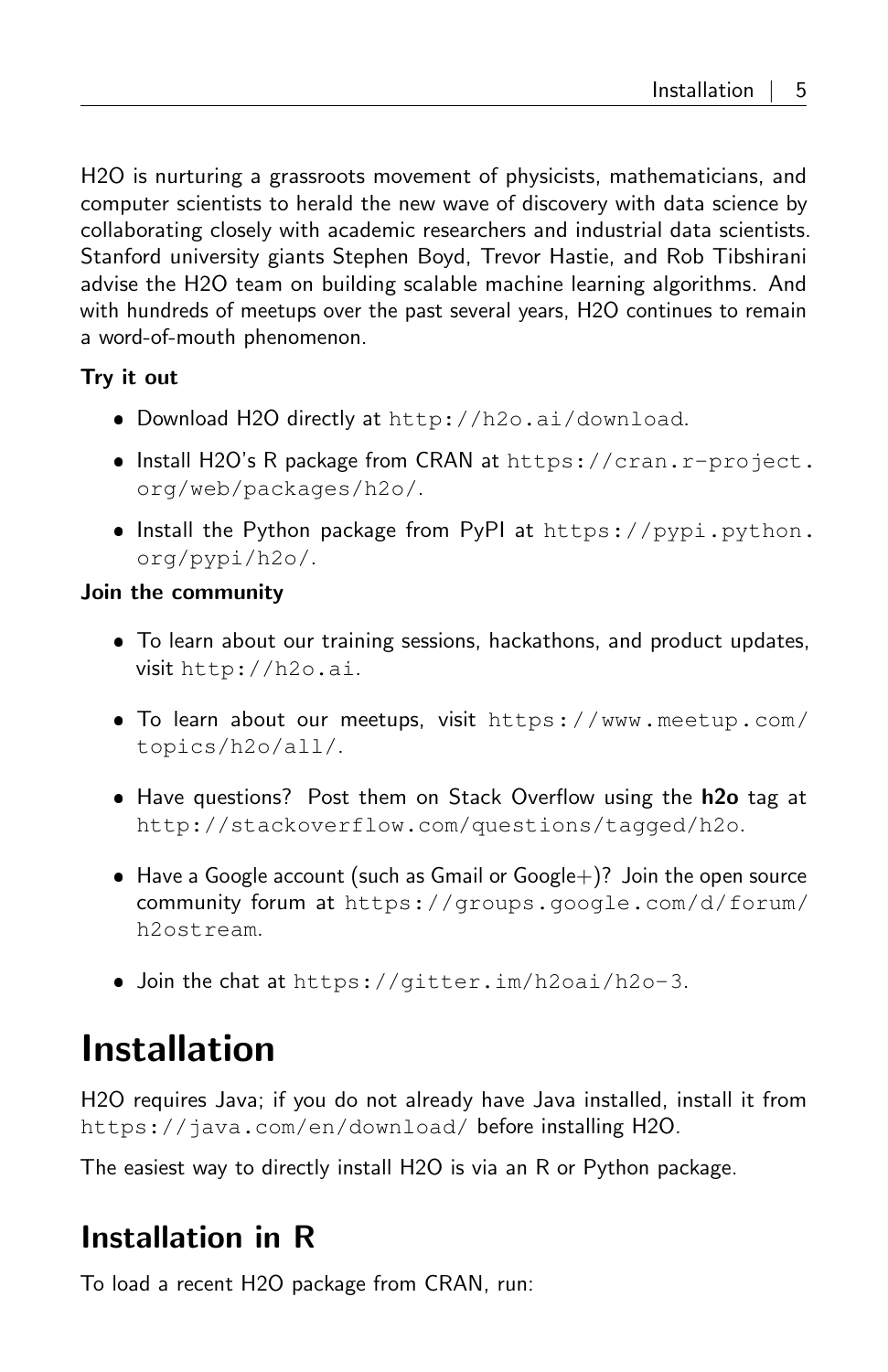1 install.packages("h2o")

Note: The version of H2O in CRAN may be one release behind the current version.

For the latest recommended version, download the latest stable H2O-3 build from the H2O download page:

- 1. Go to <http://h2o.ai/download>.
- 2. Choose the latest stable H2O-3 build.
- 3. Click the "Install in R" tab.
- 4. Copy and paste the commands into your R session.

After H2O is installed on your system, verify the installation:

```
1 library(h2o)
2
3 #Start H2O on your local machine using all available
      cores.
4 #By default, CRAN policies limit use to only 2 cores.
5 \ln 20. init (nthreads = -1)
6
7 #Get help
8 ?h2o.glm
9 ?h2o.gbm
10 ?h2o.deeplearning
11
12 #Show a demo
13 demo(h2o.qlm)14 demo(h2o.gbm)15 demo(h2o.deeplearning)
```
### <span id="page-5-0"></span>Installation in Python

To load a recent H2O package from PyPI, run:

```
1 pip install h2o
```
To download the latest stable H2O-3 build from the H2O download page:

- 1. Go to <http://h2o.ai/download>.
- 2. Choose the latest stable H2O-3 build.
- 3. Click the "Install in Python" tab.
- 4. Copy and paste the commands into your Python session.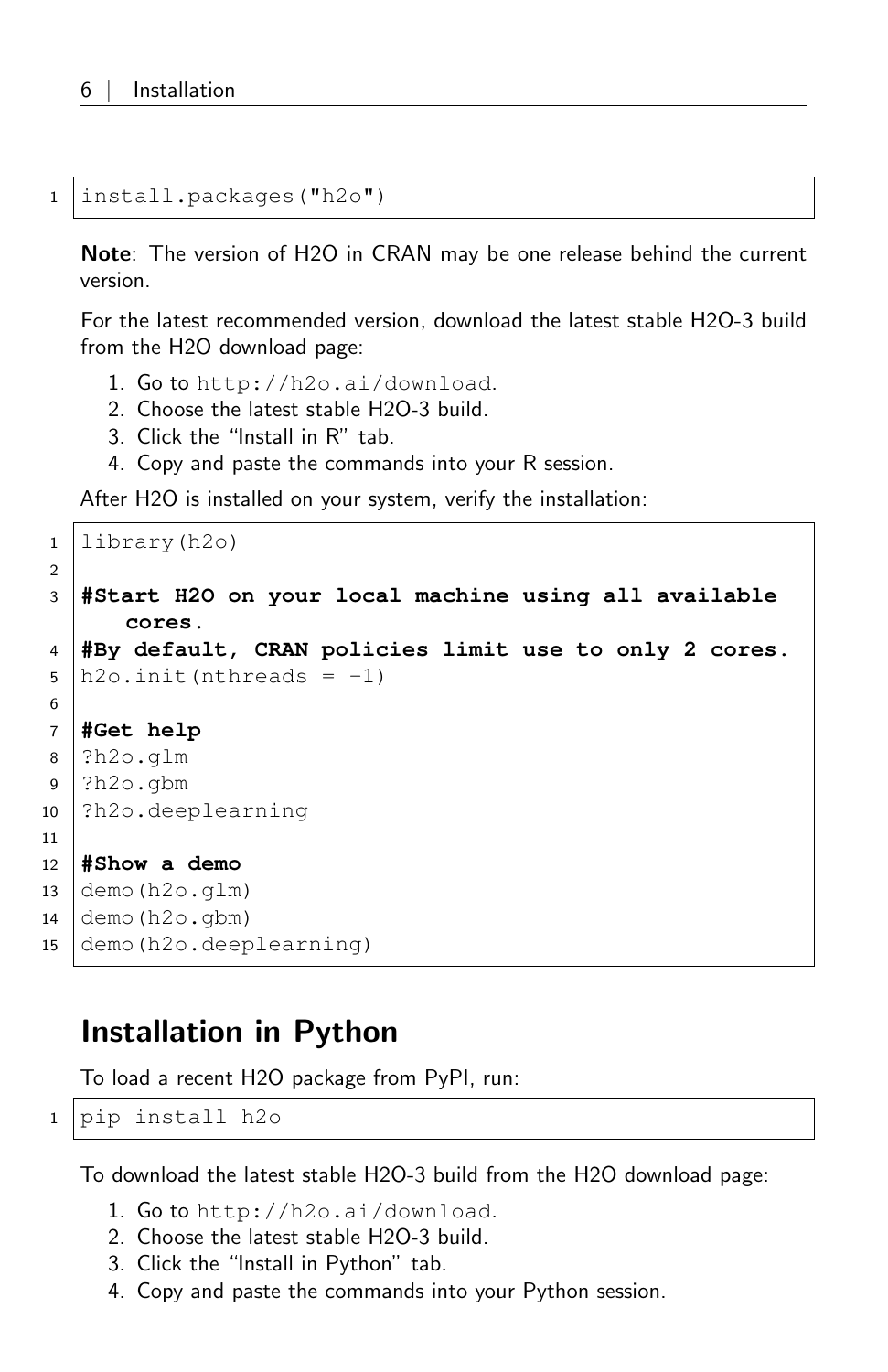After H2O is installed, verify the installation:

```
1 import h2o
2
3 # Start H2O on your local machine
4 h2o.init()
5
6 \# Get help
7 help(h2o.estimators.glm.H2OGeneralizedLinearEstimator)
8 help(h2o.estimators.gbm.H2OGradientBoostingEstimator)
9 help(h2o.estimators.deeplearning.
      H2ODeepLearningEstimator)
10
11 \mid # Show a demo
12 \mid h2o.demo("glm")
13 | h2o.demo("gbm")
14 h2o.demo("deeplearning")
```
## <span id="page-6-0"></span>Pointing to a Different H2O Cluster

The instructions in the previous sections create a one-node H2O cluster on your local machine.

To connect to an established H2O cluster (in a multi-node Hadoop environment, for example) specify the IP address and port number for the established cluster using the ip and port parameters in the  $h2o$ . init () command. The syntax for this function is identical for R and Python:

```
1 \vert h2o.init(ip = "123.45.67.89", port = 54321)
```
## <span id="page-6-1"></span>Example Code

R and Python code for the examples in this document are available here: [https://github.com/h2oai/h2o-3/tree/master/h2o-docs/](https://github.com/h2oai/h2o-3/tree/master/h2o-docs/src/booklets/v2_2015/source/GBM_Vignette_code_examples) [src/booklets/v2\\_2015/source/GBM\\_Vignette\\_code\\_examples](https://github.com/h2oai/h2o-3/tree/master/h2o-docs/src/booklets/v2_2015/source/GBM_Vignette_code_examples)

## <span id="page-6-2"></span>Citation

To cite this booklet, use the following: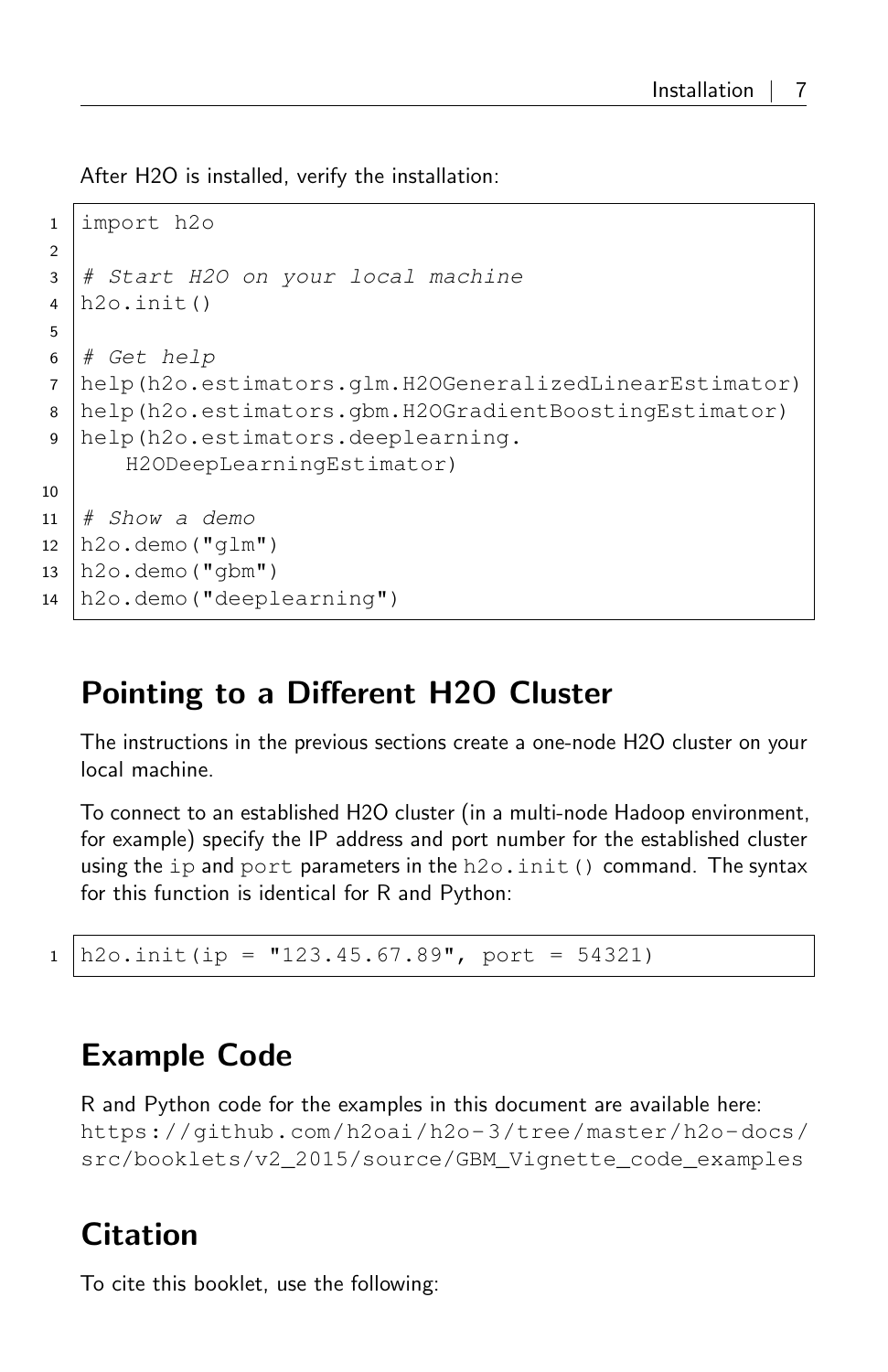<span id="page-7-0"></span>Click, C., Malohlava, M., Parmar, V., Roark, H., and Candel, A. (Oct 2021). Gradient Boosting Machine with H2O. <http://h2o.ai/resources/>.

# **Overview**

A GBM is an ensemble of either regression or classification tree models. Both are forward-learning ensemble methods that obtain predictive results using gradually improved estimations.

Boosting is a flexible nonlinear regression procedure that helps improve the accuracy of trees. Weak classification algorithms are sequentially applied to the incrementally changed data to create a series of decision trees, producing an ensemble of weak prediction models.

While boosting trees increases their accuracy, it also decreases speed and user interpretability. The gradient boosting method generalizes tree boosting to minimize these drawbacks.

### <span id="page-7-1"></span>Summary of Features

H2O's GBM functionalities include:

- supervised learning for regression and classification tasks
- distributed and parallelized computation on either a single node or a multi-node cluster
- fast and memory-efficient Java implementations of the algorithms
- the ability to run H2O from R, Python, Scala, or the intuitive web UI (Flow)
- automatic early stopping based on convergence of user-specified metrics to user-specified relative tolerance
- stochastic gradient boosting with column and row sampling (per split and per tree) for better generalization
- support for exponential families (Poisson, Gamma, Tweedie) and loss functions in addition to binomial (Bernoulli), Gaussian and multinomial distributions, such as Quantile regression (including Laplace)
- grid search for hyperparameter optimization and model selection
- model export in plain Java code for deployment in production environments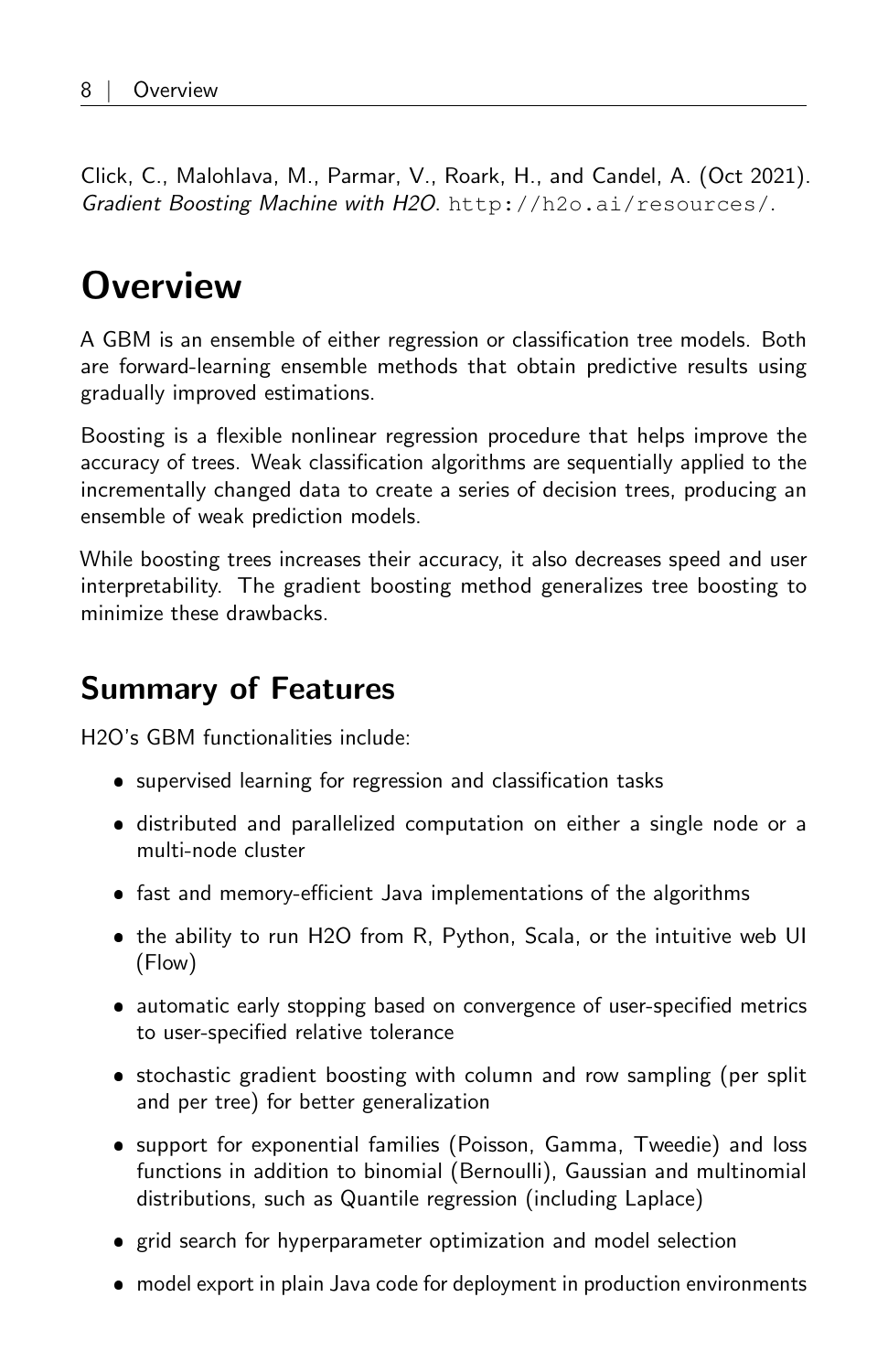• additional parameters for model tuning (for a complete listing of parameters, refer to the [Model Parameters](#page-23-0) section.)

Gradient Boosting Machine (also known as gradient boosted models) sequentially fit new models to provide a more accurate estimate of a response variable in supervised learning tasks such as regression and classification. Although GBM is known to be difficult to distribute and parallelize, H2O provides an easily distributable and parallelizable version of GBM in its framework, as well as an effortless environment for model tuning and selection.

### <span id="page-8-0"></span>Theory and Framework

Gradient boosting is a machine learning technique that combines two powerful tools: gradient-based optimization and boosting. Gradient-based optimization uses gradient computations to minimize a model's loss function in terms of the training data.

Boosting additively collects an ensemble of weak models to create a robust learning system for predictive tasks. The following example considers gradient boosting in the example of  $K$ -class classification; the model for regression follows a similar logic. The following analysis follows from the discussion in Hastie et al (2010) at [http://statweb.stanford.edu/˜tibs/](http://statweb.stanford.edu/~tibs/ElemStatLearn/) [ElemStatLearn/](http://statweb.stanford.edu/~tibs/ElemStatLearn/).

#### GBM for classification

- 1. Initialize  $f_{k0} = 0, k = 1, 2, ..., K$
- 2. For  $m = 1$  to  $M$ 
	- a. Set  $p_k(x) = \frac{e^{f_k(x)}}{\sum_{k=0}^{K} f_k(x)}$  $\frac{e^{j k(x)}}{\sum_{l=1}^{K} e^{f_l(x)}}$  for all  $k = 1, 2 \ldots, K$
	- b. For  $k = 1$  to  $K$ 
		- i. Compute  $r_{ikm} = y_{ik} p_k(x_i), i = 1, 2, ..., N$
		- ii. Fit a regression tree to the targets  $r_{ikm}, i = 1, 2, \ldots, N$ ,

giving terminal regions  $R_{ikm}$ ,  $1, 2, \ldots, J_m$ 

iii. Compute

$$
\gamma_{jkm} = \frac{K-1}{K} \frac{\sum_{x_i \in R_{jkm}} (r_{ikm})}{\sum_{x_i \in R_{jkm}} |r_{ikm}| (1 - |r_{ikm}|)}, j = 1, 2, ..., J_m
$$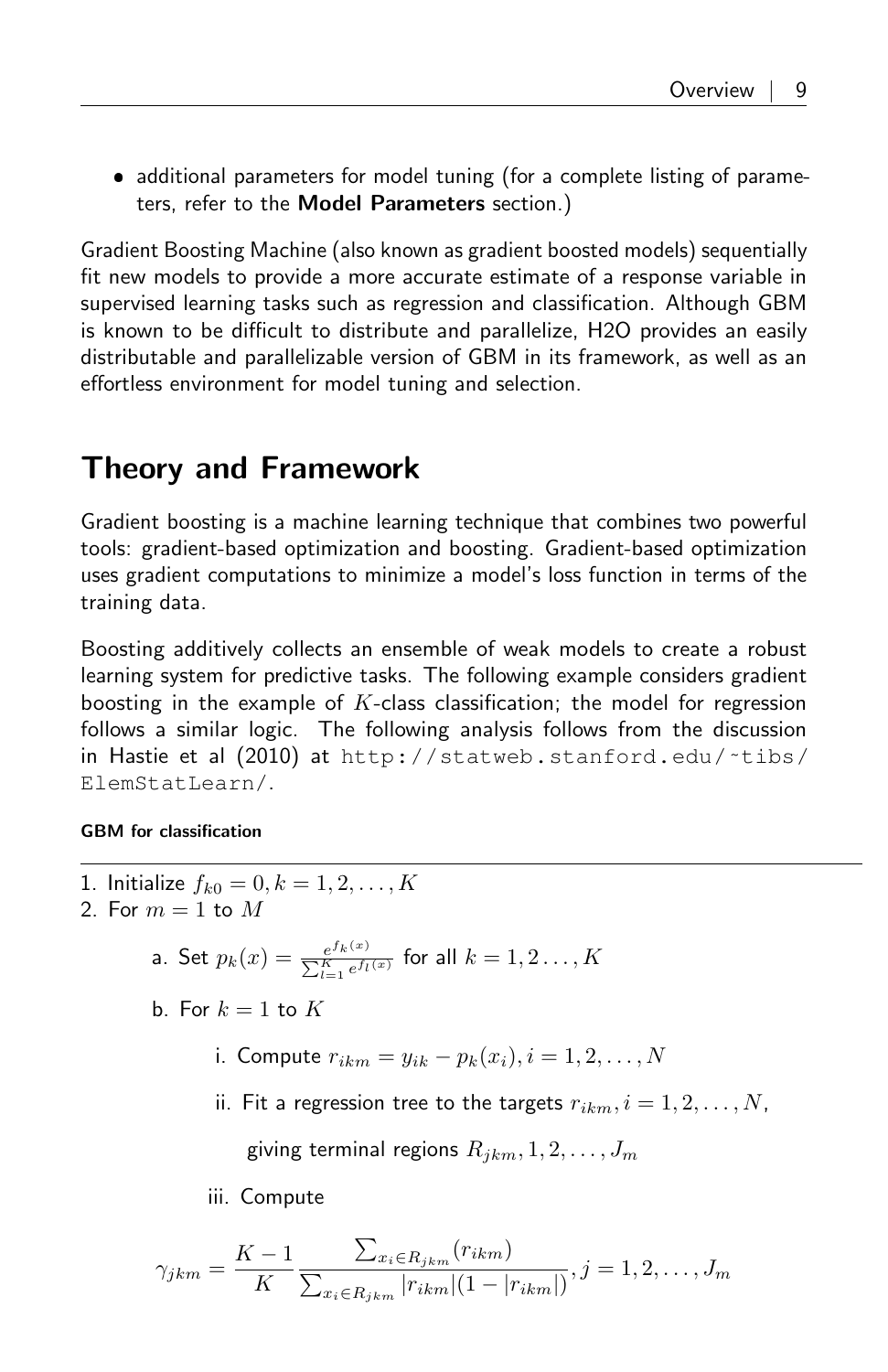iv. Update  $f_{km}(x) = f_{k,m-1}(x) + \sum_{j=1}^{J_m} \gamma_{jkm} I(x \in R_{jkm})$ 3. Output  $f_k(x) = f_{kM}(x), k = 1, 2, ..., K$ 

In the above algorithm for multi-class classification, H2O builds  $k$ -regression trees: one tree represents each target class. The index,  $m$ , tracks the number of weak learners added to the current ensemble. Within this outer loop, there is an inner loop across each of the  $K$  classes.

Within this inner loop, the first step is to compute the residuals,  $r_{ikm}$ , which are actually the gradient values, for each of the  $N$  bins in the CART model. A regression tree is then fit to these gradient computations. This fitting process is distributed and parallelized. Details on this framework are available at [http:](http://h2o.ai/blog/2013/10/building-distributed-gbm-h2o/) [//h2o.ai/blog/2013/10/building-distributed-gbm-h2o/](http://h2o.ai/blog/2013/10/building-distributed-gbm-h2o/).

The final procedure in the inner loop is to add the current model to the fitted regression tree to improve the accuracy of the model during the inherent gradient descent step. After  $M$  iterations, the final "boosted" model can be tested out on new data.

## <span id="page-9-0"></span>Distributed Trees

H2O's implementation of GBM uses distributed trees. H2O overlays trees on the data by assigning a tree node to each row. The nodes are numbered and the number of each node is stored as Node ID in a temporary vector for each row. H2O makes a pass over all the rows using the most efficient method (not necessarily numerical order).

A local histogram using only local data is created in parallel for each row on each node. The histograms are then assembled and a split column is selected to make the decision. The rows are re-assigned to nodes and the entire process is repeated.

With an initial tree, all rows start on node 0. An in-memory MapReduce (MR) task computes the statistics and uses them to make an algorithmically-based decision, such as lowest mean squared error (MSE). In the next layer in the tree (and the next MR task), a decision is made for each row: if  $X < 1.5$ , go right in the tree; otherwise, go left. H2O computes the stats for each new leaf in the tree, and each pass across all the rows builds the entire layer.

Each bin is inspected as a potential split point. The best split point is selected after evaluating all bins. For example, for a hundred-column dataset that uses twenty bins, there are 2000 (20x100) possible split points.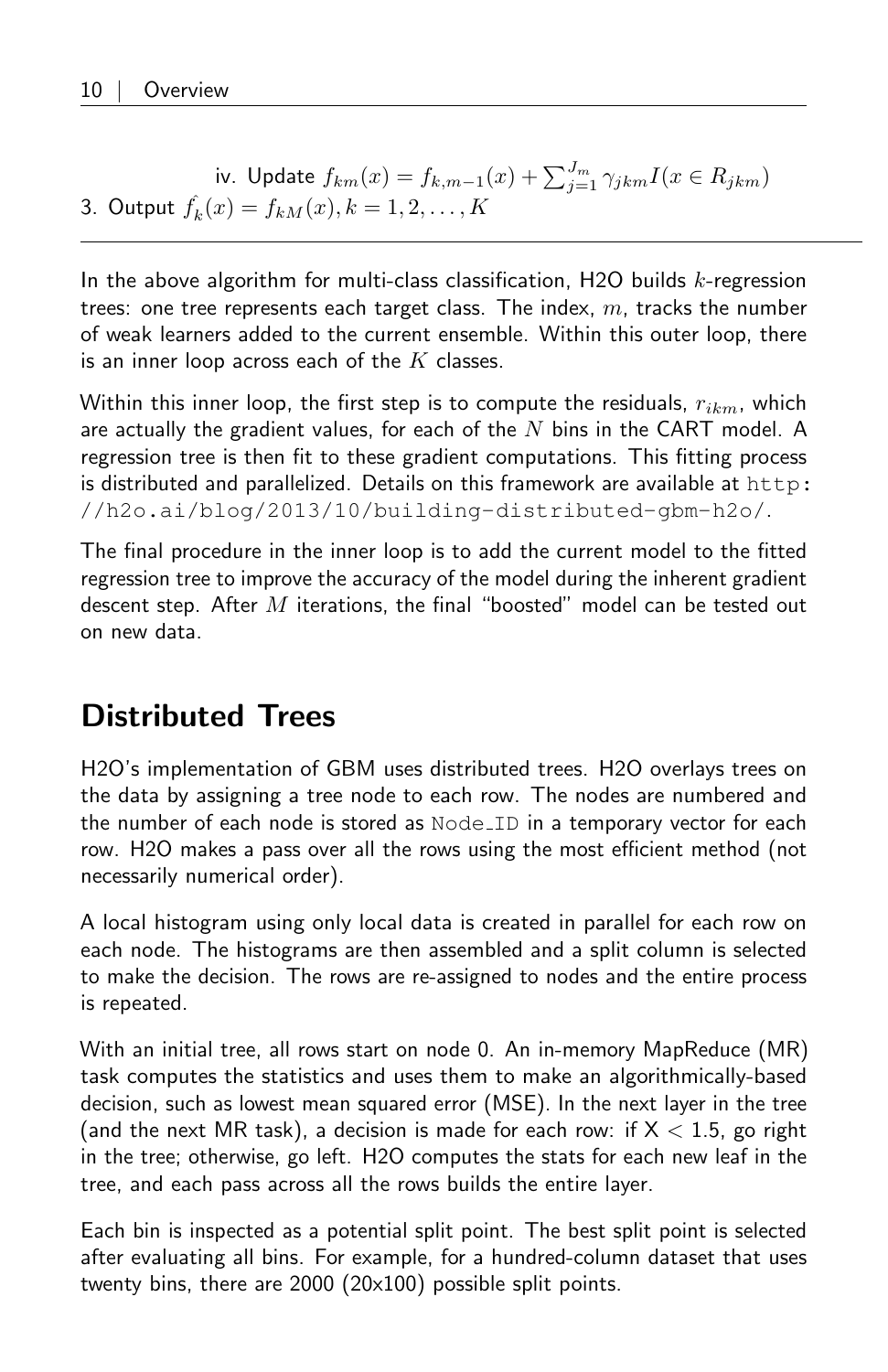Each layer is computed using another MR task: a tree that is five layers deep requires five passes. Each tree level is fully data-parallelized. Each pass builds a per-node histogram in the MR call over one layer in the tree. During each pass, H2O analyzes the tree level and decides how to build the next level. In another pass, H2O reassigns rows to new levels by merging the two passes and then builds a histogram for each node. Each per-level histogram is done in parallel.

Scoring and building is done in the same pass. Each row is tested against the decision from the previous pass and assigned to a new leaf, where a histogram is built. To score, H2O traverses the tree and obtains the results. The tree is compressed to a smaller object that can still be traversed, scored, and printed.

Since the GBM algorithm builds each tree one level at a time, H2O is able to quickly run the entire level in parallel and distributed. Model building for large datasets can be sped up significantly by adding more CPUs or more compute nodes. Note that the communication requirements can be large for deep trees (not common for GBMs though) and can lead to slow model build times. The computing cost is based on a number of factors, including the final count of leaves in all trees. Depending on the dataset, the number of leaves can be difficult to predict. The maximum number of leaves is  $2^d$ , where  $d$  represents the tree depth.

### <span id="page-10-0"></span>Treatment of Factors

If the training data contains columns with categorical levels (factors), then these factors are split by assigning an integer to each distinct categorical level, then binning the ordered integers according to the user-specified number of bins nbins cats (which defaults to 1024 bins), and then picking the optimal split point among the bins.

To specify a model that considers all factors individually (and perform an optimal group split, where every level goes in the right direction based on the training response), specify nbins cats to be at least as large as the number of factors. For users familiar with R, values greater than 1024 are supported, but might increase model training time. (Note that 1024 represents the maximum number of levels supported in R; H2O has a limit of 10 million levels.)

The value of nbins cats for categorical factors has a much greater impact on the generalization error rate than nbins for real- or integer-valued columns (where higher values mainly lead to more accurate numerical split points). For columns with many factors, a small nbins cats value can add randomness to the split decisions (since the factor levels get grouped together somewhat arbitrarily), while large values can lead to perfect splits, resulting in overfitting.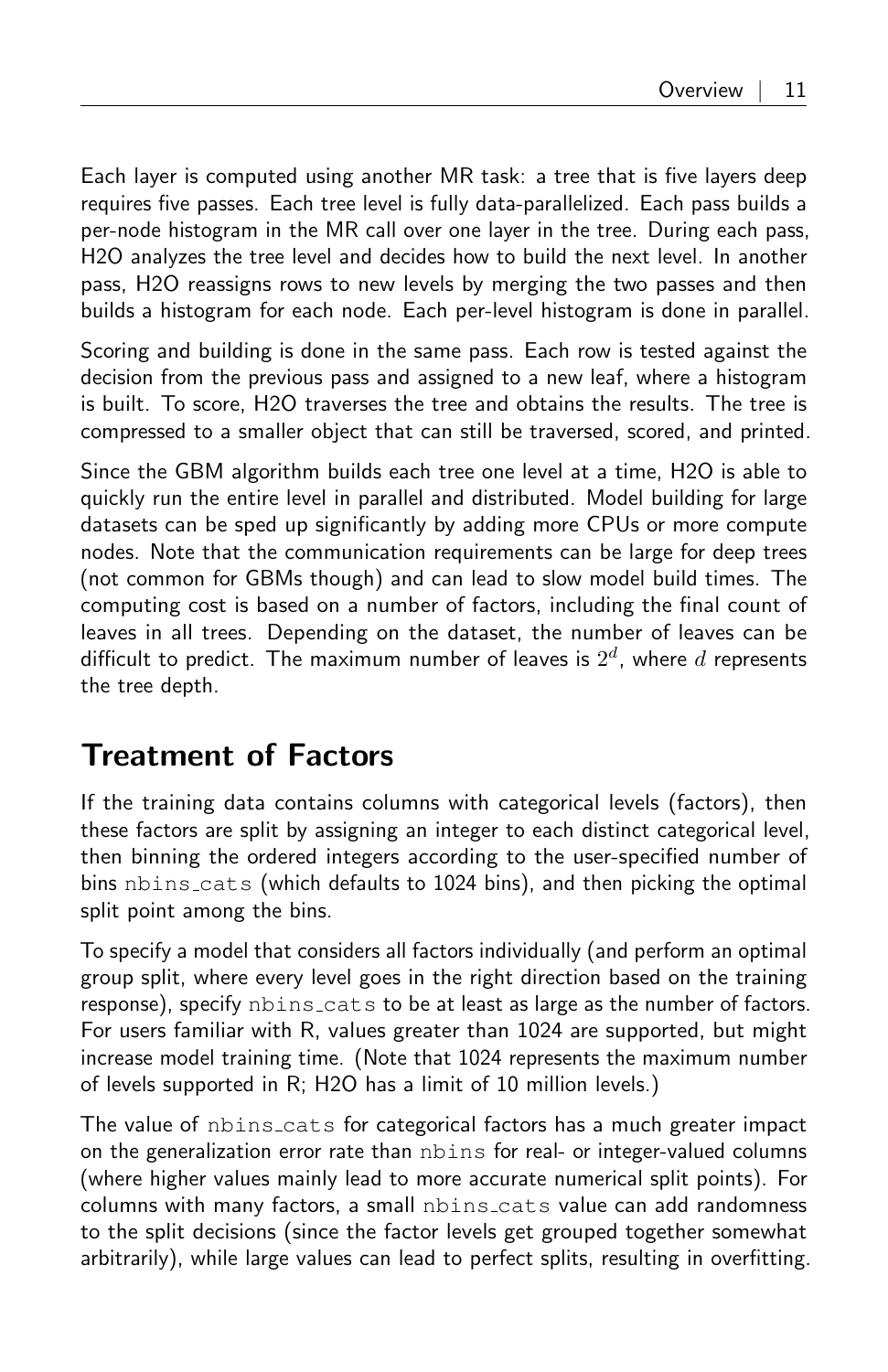## <span id="page-11-0"></span>Key Parameters

In the above example, an important user-specified value is  $N$ , which represents the number of bins used to partition the data before the tree's best split point is determined. To model all factors individually, specify high  $N$  values, but this will slow down the modeling process. For shallow trees, the total count of bins across all splits is kept at 1024 for numerical columns (so that a top-level split uses 1024, but a second-level split uses 512 bins, and so forth). This value is then maxed with the input bin count.

Specify the depth of the trees  $(J)$  to avoid overfitting. Increasing J results in larger variable interaction effects. Large values of  $J$  have also been found to have an excessive computational cost, since  $\mathsf{Cost} = \# \mathsf{columns} \cdot N \cdot K \cdot 2^J.$ Lower values generally have the highest performance.

Models with  $4 \leq J \leq 8$  and a larger number of trees M reflect this generalization. Grid search models can be used to tune these parameters in the model selection process. For more information, refer to [Grid Search for Model Comparison](#page-20-1).

To control the learning rate of the model, specify the learn rate constant, which is actually a form of regularization. Shrinkage modifies the algorithm's update of  $f_{km}(x)$  with the scaled addition  $\nu\cdot\sum_{j=1}^{J_m}\gamma_{jkm}I(x\in R_{jkm})$ , where the constant  $\nu$  is between 0 and 1.

Smaller values of  $\nu$  learn more slowly and need more trees to reach the same overall error rate but typically result in a better model, assuming that  $M$  is constant. In general,  $\nu$  and M are inversely related when the error rate is constant. However, despite the greater rate of training error with small values of  $\nu$ , very small ( $\nu < 0.1$ ) values typically lead to better generalization and performance on test data.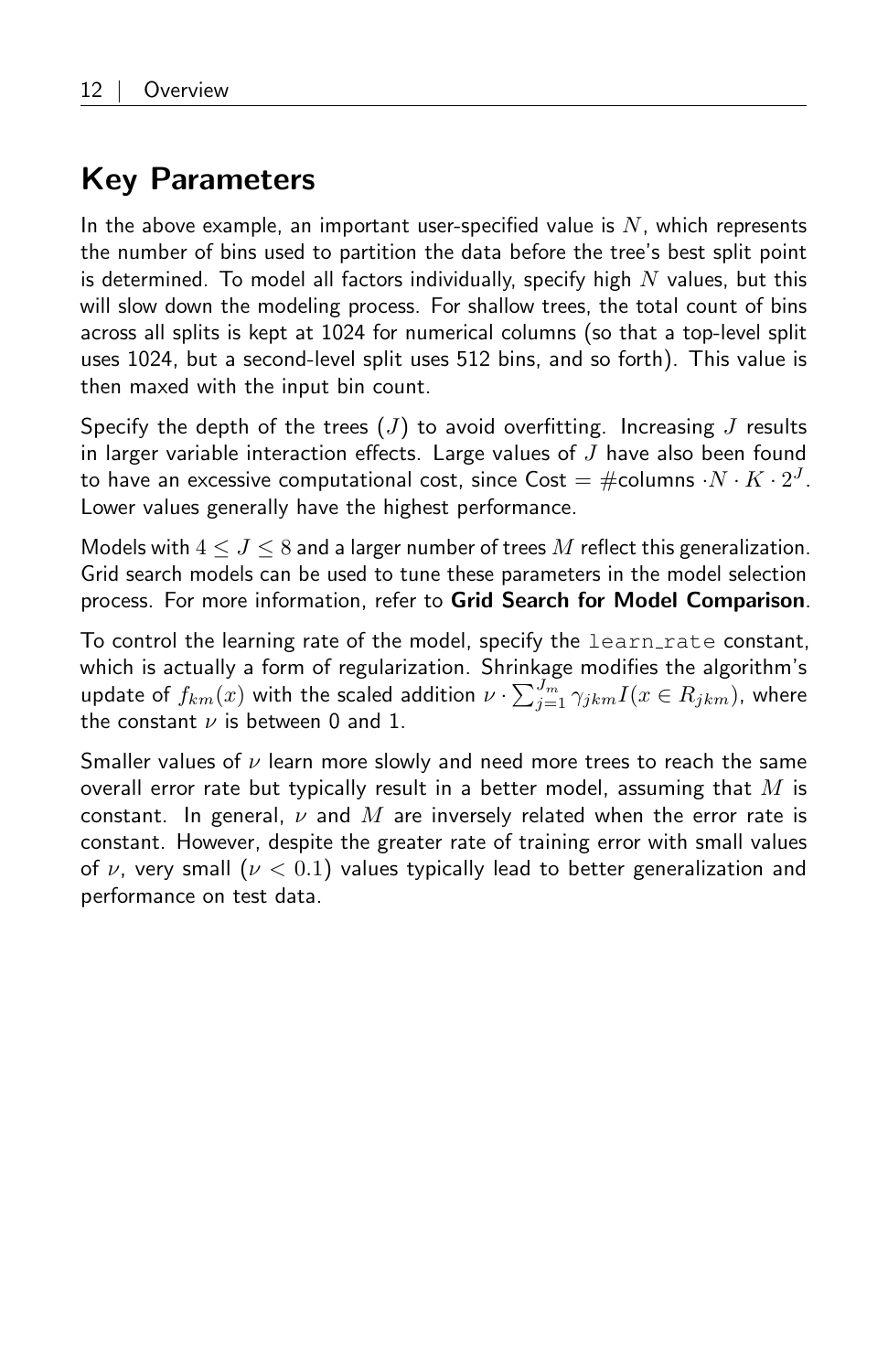### <span id="page-12-0"></span>Convergence-based Early Stopping

One nice feature for finding the optimal number of trees is early stopping based on convergence of a user-specified metric. By default, it uses the metrics on the validation dataset, if provided. Otherwise, training metrics are used.

- To stop model building if misclassification improves (goes down) by less than one percent between individual scoring events, specify stopping\_rounds=1, stopping\_tolerance=0.01 and stopping metric="misclassification".
- To stop model building if the logloss on the validation set does not improve at all for 3 consecutive scoring events, specify a validation frame, stopping\_rounds=3, stopping\_tolerance=0 and stopping metric="logloss".
- To stop model building if the simple moving average (window length 5) of the AUC improves (goes up) by less than 0.1 percent for 5 consecutive scoring events, specify stopping\_rounds=5, stopping\_tolerance=0.001 and stopping metric="AUC".
- To not stop model building even after metrics have converged, disable this feature with stopping\_rounds=0.
- To compute the best number of trees with cross-validation, simply specify stopping\_rounds>0 as in the examples above, in combination with nfolds>1, and the main model will pick the ideal number of trees from the convergence behavior of the nfolds cross-validation models.

### <span id="page-12-1"></span>Time-based Early Stopping

To stop model training after a given amount of seconds, specify  $\max$  runtime secs  $> 0$ . This option is also available for grid searches and models with crossvalidation. Note: The model(s) will likely end up with fewer trees than specified by ntrees.

### <span id="page-12-2"></span>Stochastic GBM

<span id="page-12-3"></span>Stochastic GBM is a way to improve generalization by sampling columns (per split) and rows (per tree) during the model building process. To control the sampling ratios use sample rate for rows (per tree), col sample rate per tree for columns per tree and col\_sample\_rate for columns per split. All three parameters must range from 0 to 1, and default to 1.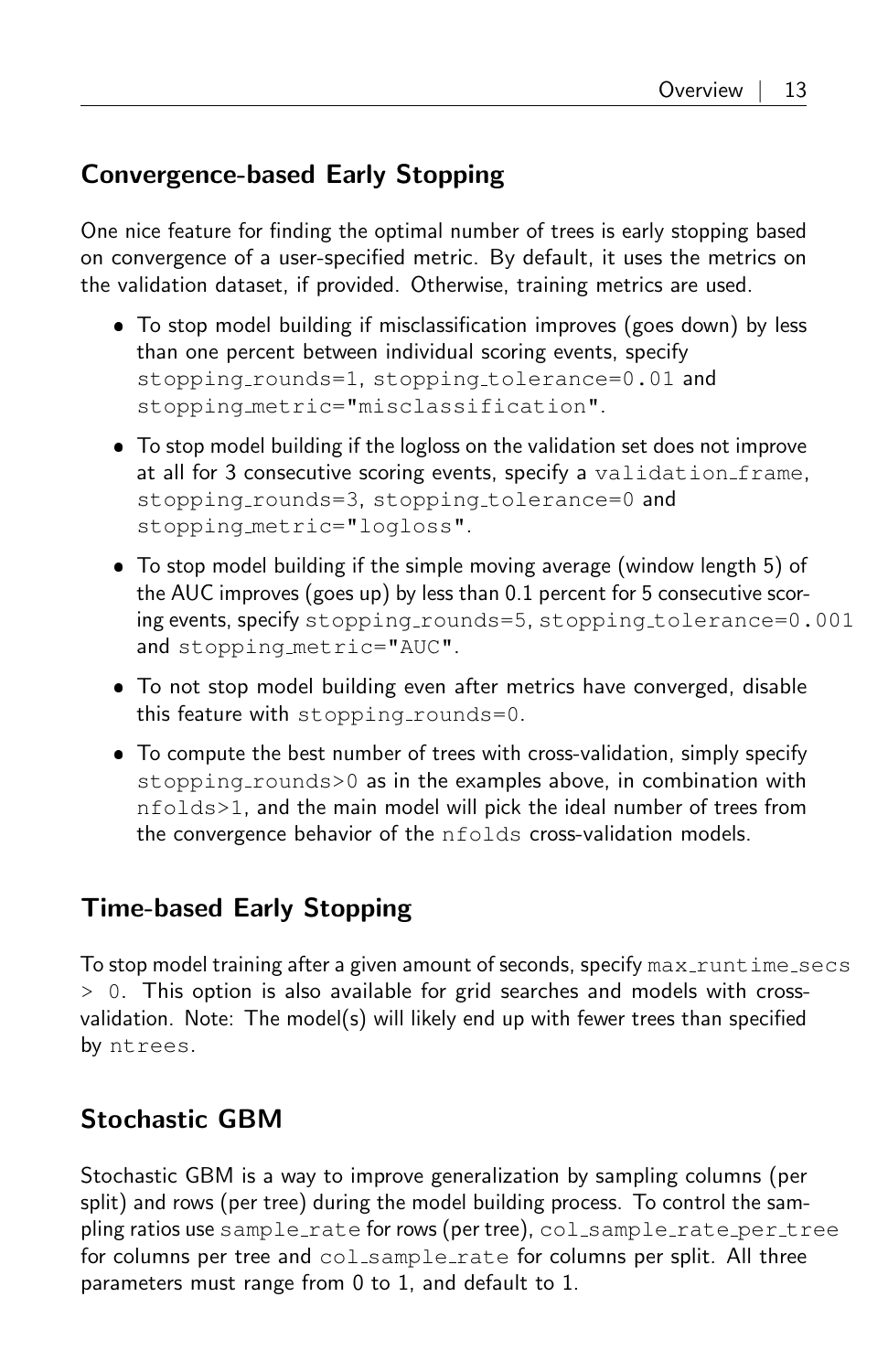### Distributions and Loss Functions

Distributions and loss functions are tightly coupled. By specifying the distribution, the loss function is automatically selected as well. For exponential families such as Poisson, Gamma, Tweedie, the canonical logarithmic link function is used.

For example, to predict the 80-th percentile of the petal length of the Iris dataset in R, use the following:

Example in R

```
1 library(h2o)
2 | h2o.init(nthreads = -1)3 train.hex <- h2o.importFile("https://h2o-public-test-
     data.s3.amazonaws.com/smalldata/iris/iris_wheader.
     csv")
4 splits < - h2o.splitFrame(train.hex, 0.75, seed=1234)5 g gbm <- h2o.gbm(x=1:3, y="petal_len",
6 training_frame=splits[[1]],
7 distribution="quantile", quantile_alpha=0.8)
8 h2o.predict(gbm, splits[[2]])
```
To predict the 80-th percentile of the petal length of the Iris dataset in Python, use the following:

```
1 import h2o
2 from h2o.estimators.gbm import
     H2OGradientBoostingEstimator
3 \ln 20. init()
4 train = h2o.import file("https://h2o-public-test-data.
     s3.amazonaws.com/smalldata/iris/iris_wheader.csv")
5 splits = train.split frame(ratios=[0.75], seed=1234)
6 \midgbm = H2OGradientBoostingEstimator(distribution="
     quantile", quantile_alpha=0.8)
7 \text{ gbm}.train(x=range(0,2), y="petal_len", training_frame=
      splits[0])
8 print(gbm.predict(splits[1]))
```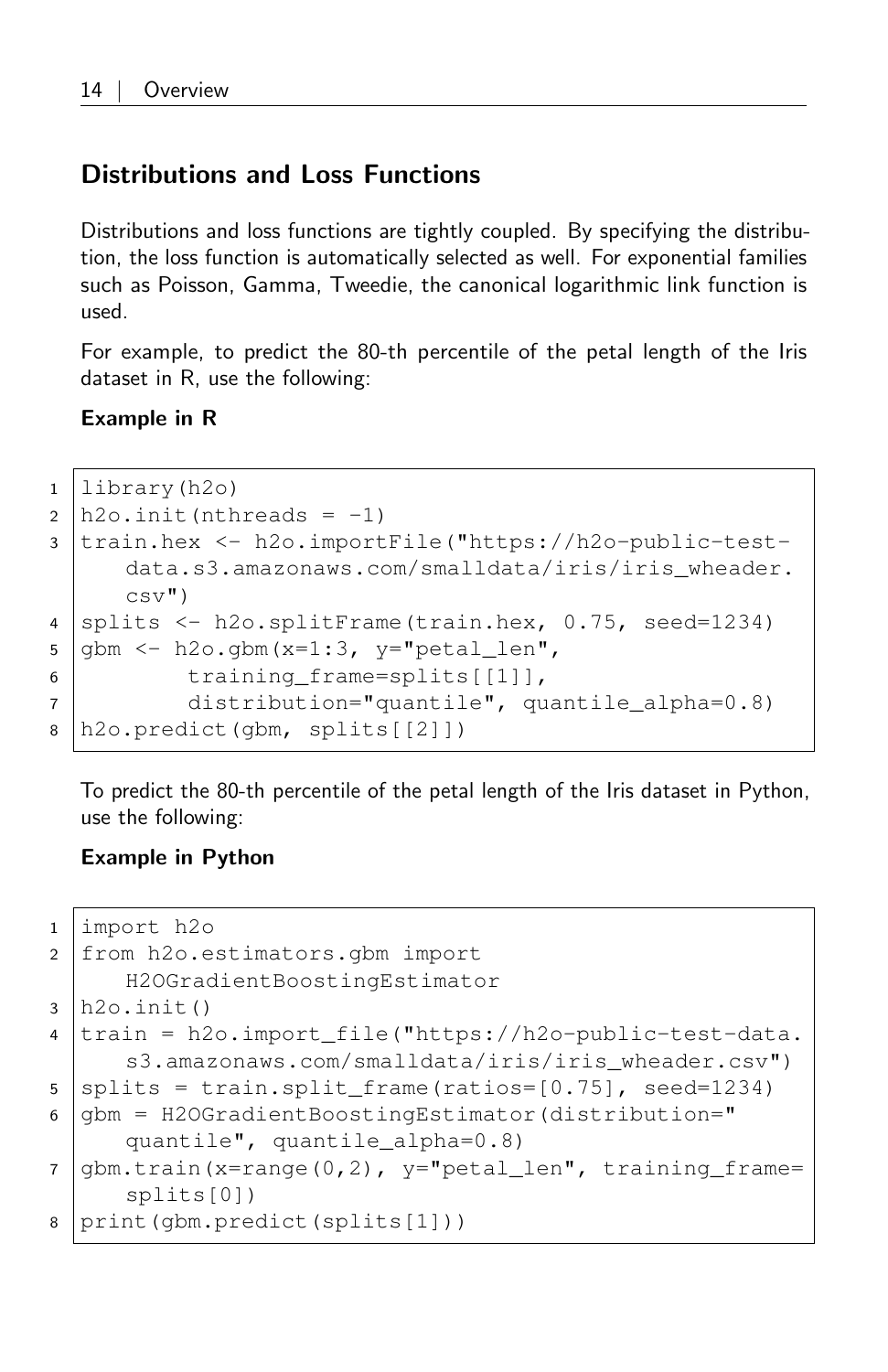## Use Case: Airline Data Classification

Download the Airline dataset from: [https://github.com/h2oai/h2o-](https://github.com/h2oai/h2o-2/blob/master/smalldata/airlines/allyears2k_headers.zip)[2/blob/master/smalldata/airlines/allyears2k\\_headers.zip](https://github.com/h2oai/h2o-2/blob/master/smalldata/airlines/allyears2k_headers.zip) and save the .csv file to your working directory.

## <span id="page-14-0"></span>Loading Data

Loading a dataset in R or Python for use with H2O is slightly different from the usual methodology because the datasets must be converted into H2OParsedData objects. For this example, download the toy weather dataset from [https://github.com/h2oai/h2o-2/blob/master/](https://github.com/h2oai/h2o-2/blob/master/smalldata/weather.csv) [smalldata/weather.csv](https://github.com/h2oai/h2o-2/blob/master/smalldata/weather.csv).

Load the data to your current working directory in your R Console (do this for any future dataset downloads), and then run the following command.

#### Example in R

```
1 library(h2o)
2 \mid h20. init ()
3 | weather.hex \leq h2o.uploadFile(path = h2o:::.h2o.
      locate("smalldata/junit/weather.csv"), header
      TRUE, sep = ",", destination_frame = "weather.hex"
      )
4
5 # Get a summary of the data
6 Summary (weather.hex)
```
Load the data to your current working directory in Python (do this for any future dataset downloads), and then run the following command.

```
1 import h2o
2 \mid h20 \ldotsinit()3 weather_hex = h2o.import_file("http://h2o-public-test-
      data.s3.amazonaws.com/smalldata/junit/weather.csv"
      \lambda4
5 \mid # Get a summary of the data
6 | weather hex.describe()
```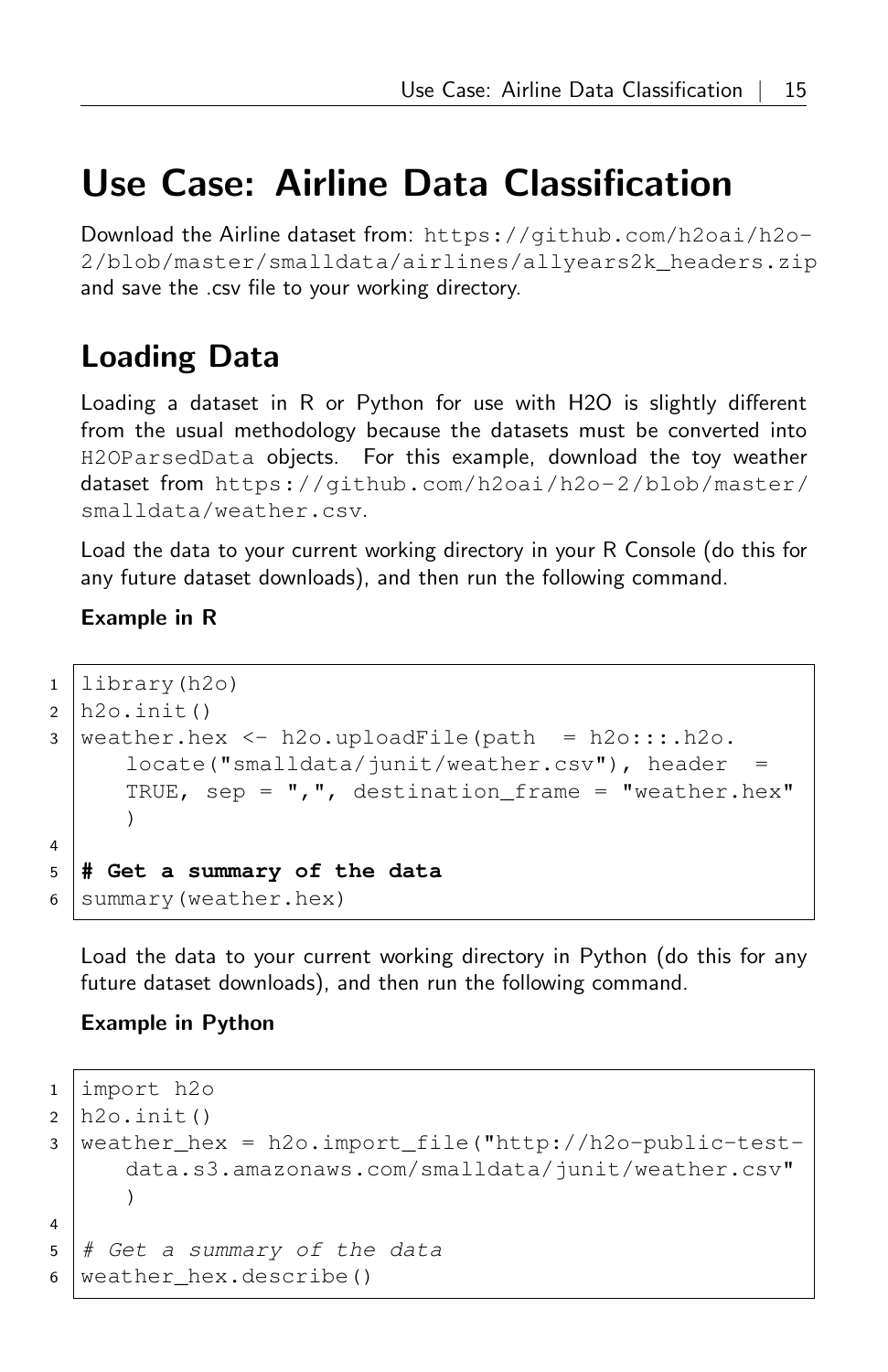### <span id="page-15-0"></span>Performing a Trial Run

Load the Airline dataset into H2O and select the variables to use to predict the response. The following example models delayed flights based on the departure's scheduled day of the week and day of the month.

#### Example in R

```
1 # Load the data and prepare for modeling
2 airlines.hex \le - h2o.uploadFile(path = h2o:::.h2o.
       locate("smalldata/airlines/allyears2k_headers.zip"
       ), header = TRUE, sep = ",", destination frame = "
       airlines.hex")
3
4 # Generate random numbers and create training,
       validation, testing splits
5 r < - h20.runif(airlines.hex)
6 air_train.hex \leq airlines.hex[r \leq 0.6, ]7 \left| \text{air\_valid.hex} \right| < \text{airlines.hex} (r >= 0.6) & (r < 0.9),]
8 \left| \text{air_test.hex} \right| \leftarrow \text{airlines.hex} \left[ \text{r} \right] \left. \right. \right. \geq 0.9,9
10 myX <- c("DayofMonth", "DayOfWeek")
11
12 # Now, train the GBM model:
13 air.model \leq h2o.gbm(y = "IsDepDelayed", x = myX,14 distribution="bernoulli",
15 training frame = air train.hex,
16 validation frame = air valid.hex,
17 ntrees=100, max_depth=4, learn_rate=0.1)
```

```
1 \mid # Now, train the GBM model:
2 from h2o.estimators.gbm import
     H2OGradientBoostingEstimator
3
4 \mid # Load the data and prepare for modeling
5 airlines_hex = h2o.import_file("http://h2o-public-test
     -data.s3.amazonaws.com/smalldata/airlines/
     allyears2k headers.zip")
6
```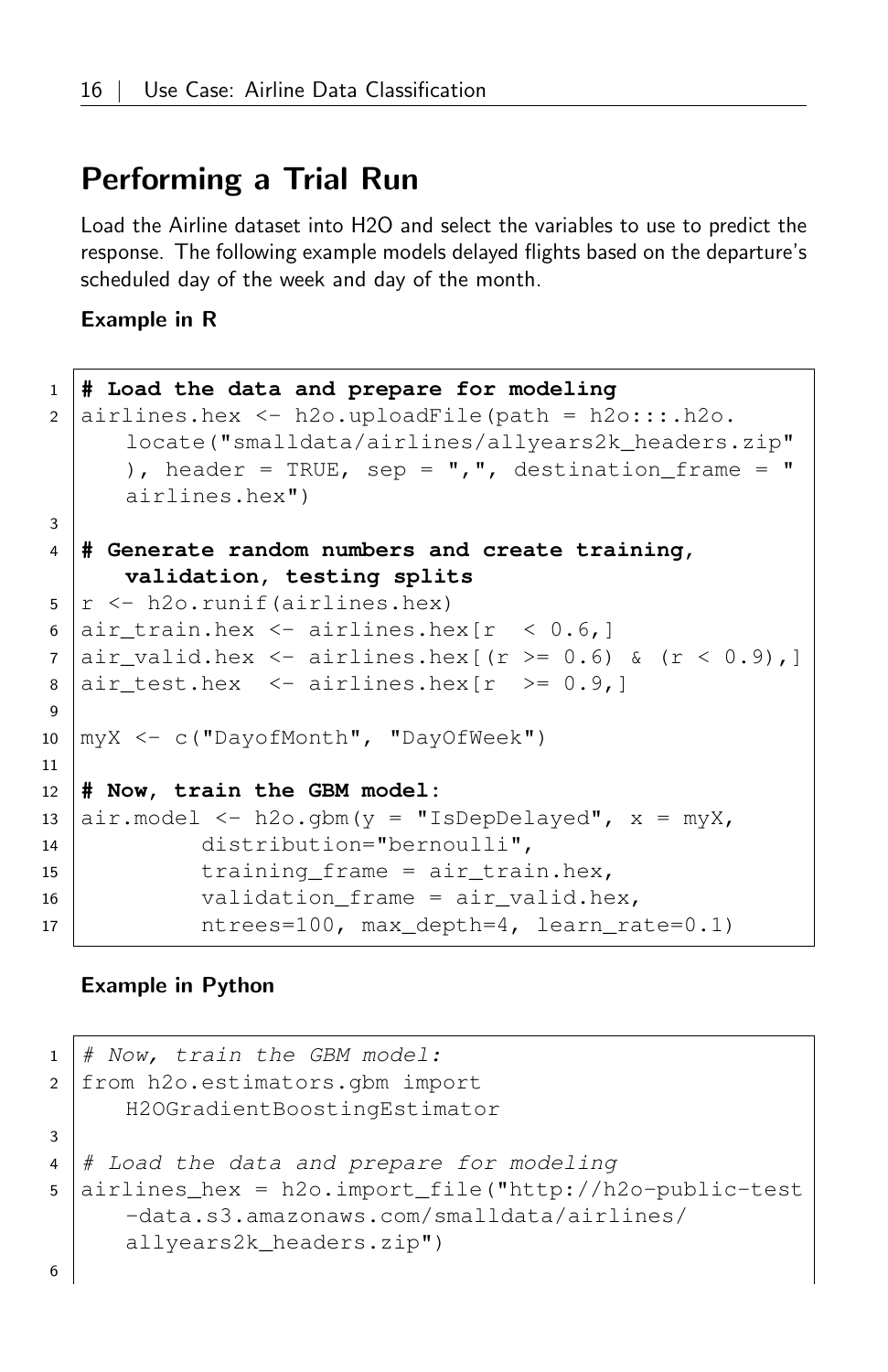```
7 \mid \text{\#} Generate random numbers and create training,
      validation, testing splits
8 \mid r = \text{airlines hex.runif()} # Random UNIForm numbers,
      one per row
9 air train hex = airlines hex r < 0.6]
10 air\_valid\_hex = airlines\_hex [(r >= 0.6) & (r < 0.9)]
11 air test hex = airlines hex[r \ge 0.9]12
13 \text{myX} = \text{['DayofMonth'}, \text{''DayOfWeek'']}14
15 air_model = H2OGradientBoostingEstimator(
16 distribution='bernoulli', ntrees=100,
17 | max_depth=4, learn_rate=0.1)
18 air_model.train(x=myX, y="IsDepDelayed",
19 training frame=air train hex)
```
Since it is meant just as a trial run, the model contains only 100 trees. In this trial run, no validation set was specified, so by default, the model evaluates the entire training set. To use n-fold validation, specify an n-folds value (for example, nfolds=5).

Let's run again with row and column sampling:

```
1 # Load the data and prepare for modeling
2 airlines.hex \le - h2o.uploadFile(path = h2o:::.h2o.
       locate("smalldata/airlines/allyears2k_headers.zip"
       ), header = TRUE, sep = ",", destination_frame = "
       airlines.hex")
3
4 # Generate random numbers and create training,
       validation, testing splits
5 \rightharpoonup \rightharpoonup h20.runif(airlines.hex)
6 air train.hex \leq airlines.hex[r \leq 0.6,]
7 \left[ \text{air\_valid.hex} \right] \leftarrow airlines.hex[(r >= 0.6) & (r < 0.9),]
8 air test.hex <- airlines.hexr \ge 0.9,]
9
10 myX <- c("DayofMonth", "DayOfWeek")
11
12 # Now, train the GBM model:
13 air_model \leftarrow h2o.qbm(
```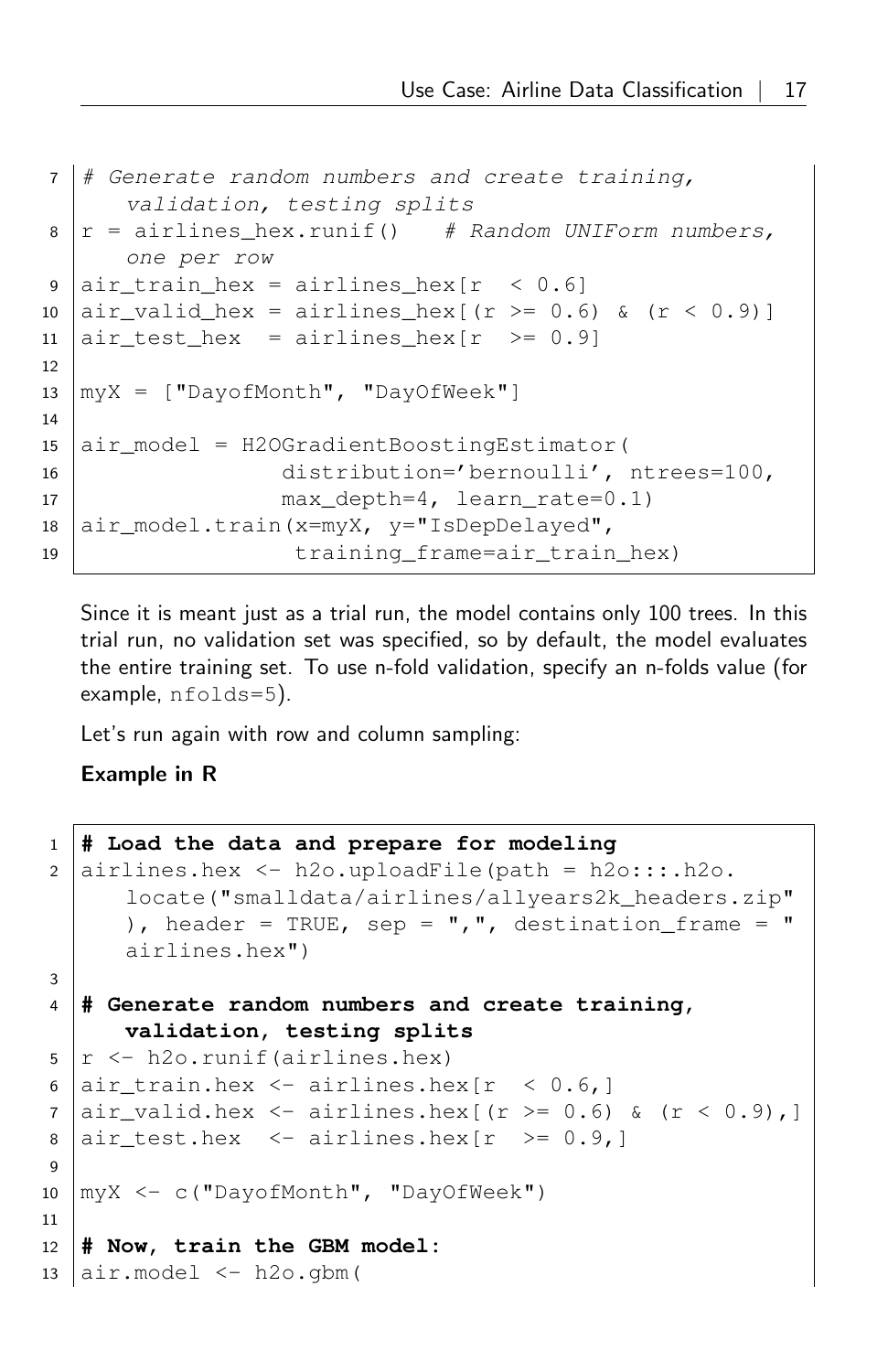| 14 | $y = "IsDepDelayed", x = myX,$                |
|----|-----------------------------------------------|
| 15 | $distribution="bernoulli",$                   |
| 16 | training frame = $air train.hex$ ,            |
| 17 | validation frame = $air$ valid.hex,           |
| 18 | ntrees=100, max_depth=4, learn_rate=0.1,      |
| 19 | sample rate= $0.6$ , col sample rate= $0.7$ ) |

```
1 \mid # Now, train the GBM model:
2 from h2o.estimators.gbm import
      H2OGradientBoostingEstimator
3
4 \mid # Load the data and prepare for modeling
5 airlines_hex = h2o.import_file("http://h2o-public-test
      -data.s3.amazonaws.com/smalldata/airlines/
      allyears2k_headers.zip")
6
7 \mid \# Generate random numbers and create training,
      validation, testing splits
8 \mid r = \text{airlines}\_\text{hex}.\text{runif()} # Random UNIForm numbers,
      one per row
9 \left| \text{air\_train\_hex} = \text{airlines\_hex} \left[ \text{r} \right. 0.6 \right]10 air\_valid\_hex = airlines\_hex [(r >= 0.6) & (r < 0.9)]
11 air_test\_hex = airlines\_hex[r > = 0.9]12
13 \text{myX} = \text{['DayofMonth'}, \text{''DayOfWeek'']}14
15 air_model = H2OGradientBoostingEstimator(
16 distribution='bernoulli', ntrees=100,
17 max depth=4, learn rate=0.1,
18 | sample_rate=0.6, col_sample_rate=0.7)
19 air_model.train(x=myX, y="IsDepDelayed",
20 training frame=air train hex)
```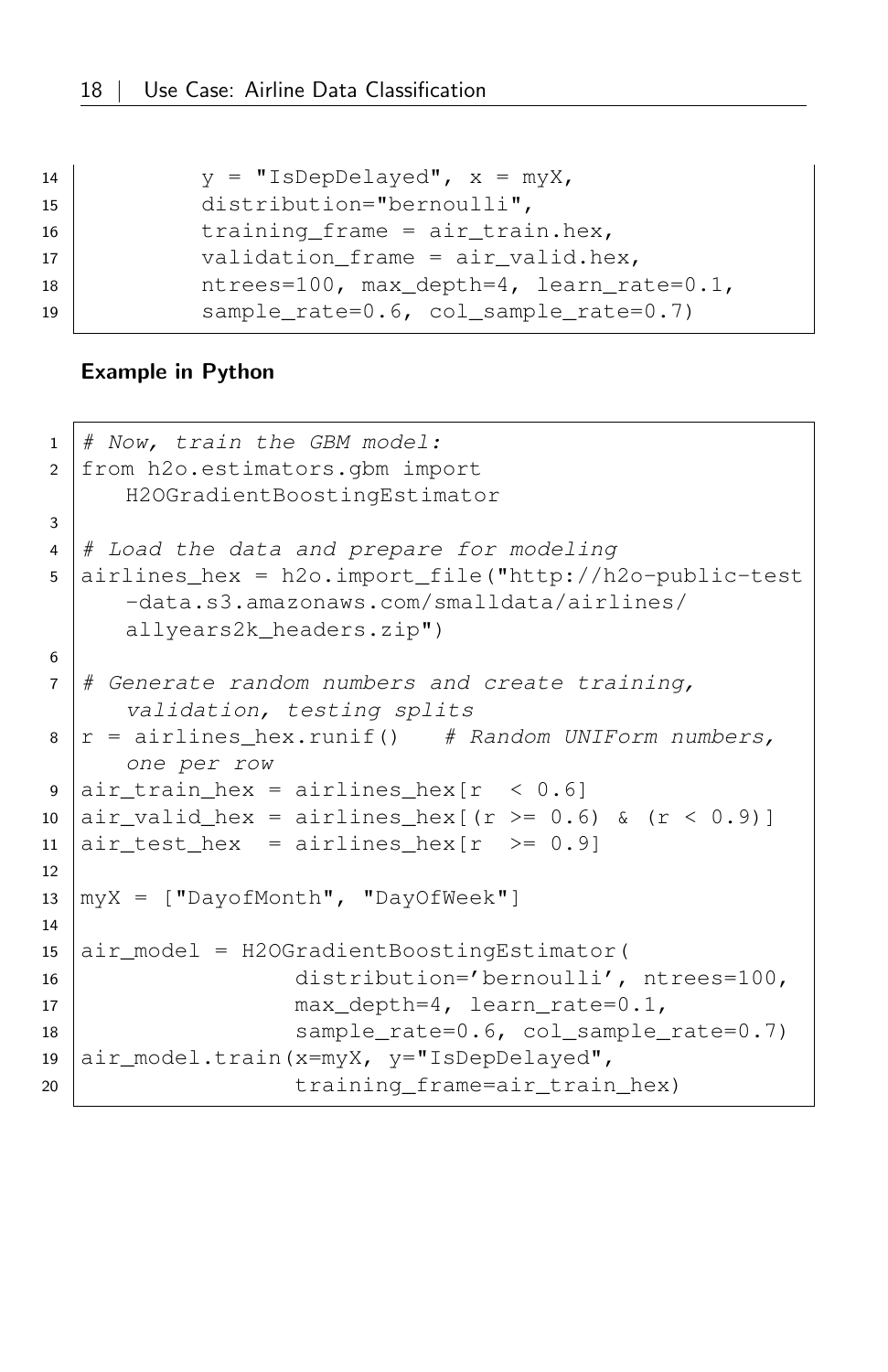### <span id="page-18-0"></span>Extracting and Handling the Results

Now, extract the parameters of the model, examine the scoring process, and make predictions on the new data.

#### Example in R

 **# Examine the performance of the trained model** air.model 3 **# View the specified parameters of your GBM model** air.model@parameters

#### Example in Python

```
1 # View the specified parameters of your GBM model
2 air model.params
3
4 # Examine the performance of the trained model
5 air_model
```
The first command  $(air.mode1)$  returns the trained model's training and validation errors. After generating a satisfactory model, use the  $h2o$ .  $predict()$ command to compute and store predictions on the new data, which can then be used for further tasks in the interactive modeling process.

```
1 # Perform classification on the held out data
2 prediction = h2o.predict(air.model, newdata=air test.
     hex)
3
4 # Copy predictions from H2O to R
5 | pred = as.data.frame(prediction)
6
7 head(pred)
```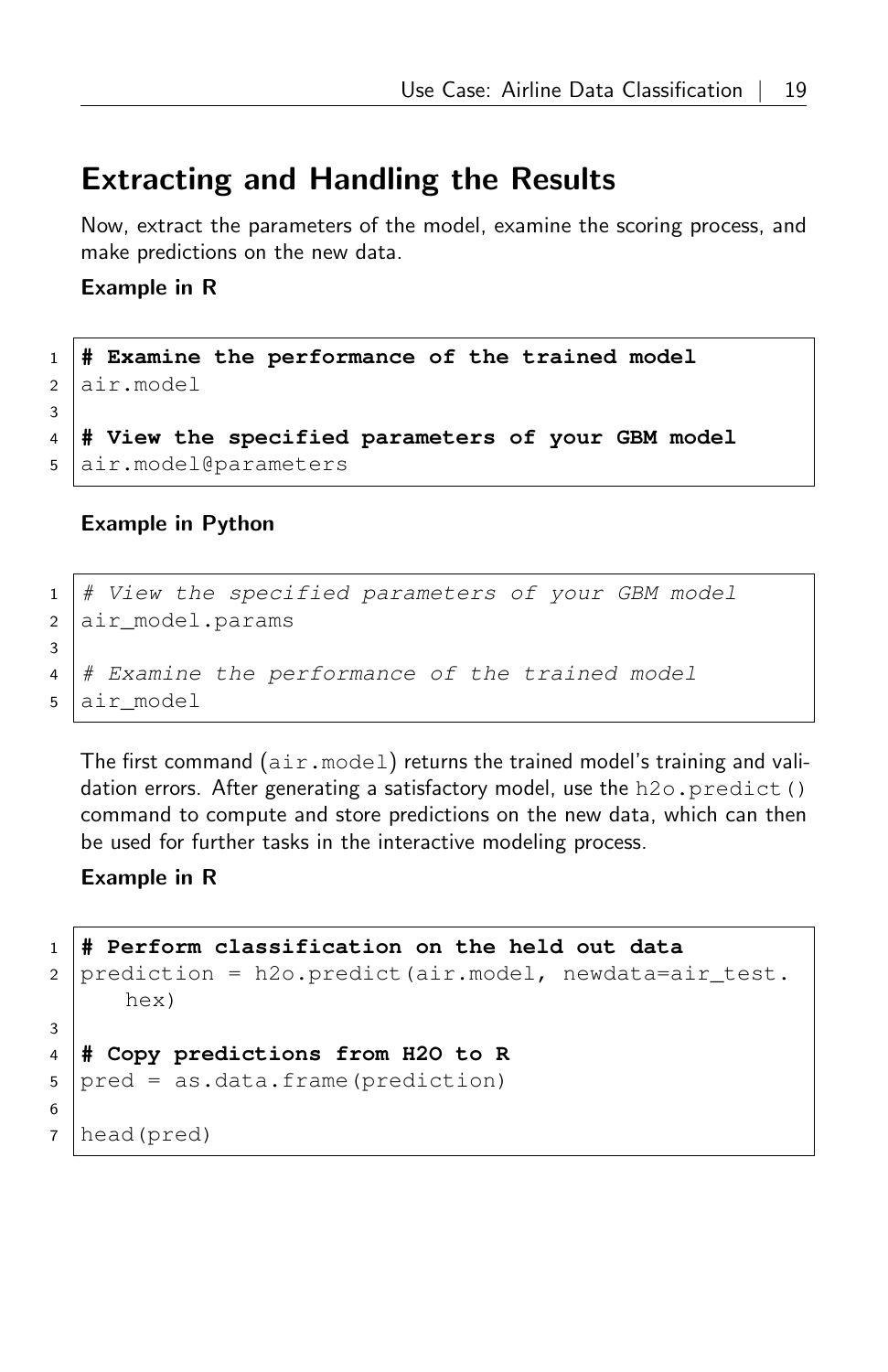#### Example in Python

```
1 # Perform classification on the held out data
2 pred = air_model.predict(air_test_hex)
3
4 pred.head()
```
## <span id="page-19-0"></span>Web Interface

H2O users have the option of using an intuitive web interface for H2O, Flow. After loading data or training a model, point your browser to your IP address and port number (e.g., localhost:12345) to launch the web interface. In the web UI, click  $A_{\text{DMIN}} >$  JOBS to view specific details about your model or click  $DATA > LIST ALL$  FRAMES to view all current H2O frames.

## <span id="page-19-1"></span>Variable Importances

The GBM algorithm automatically calculates variable importances. The model output includes the absolute and relative predictive strength of each feature in the prediction task. To extract the variable importances from the model:

- $\bullet$  In R: Use h2o.varimp (air.model)
- . In Python: Use air\_model.varimp(return\_list=True)

To view a visualization of the variable importances using the web interface, click the MODEL menu, then select LIST ALL MODELS. Click the INSPECT button next to the model, then select OUTPUT - VARIABLE IMPORTANCES.

## <span id="page-19-2"></span>Supported Output

The following algorithm outputs are supported:

- **Regression**: Mean Squared Error (MSE), with an option to output variable importances or a Plain Old Java Object (POJO) model
- **Binary Classification**: Confusion Matrix or Area Under Curve (AUC), with an option to output variable importances or a Java POJO model
- **Classification**: Confusion Matrix (with an option to output variable importances or a Java POJO model)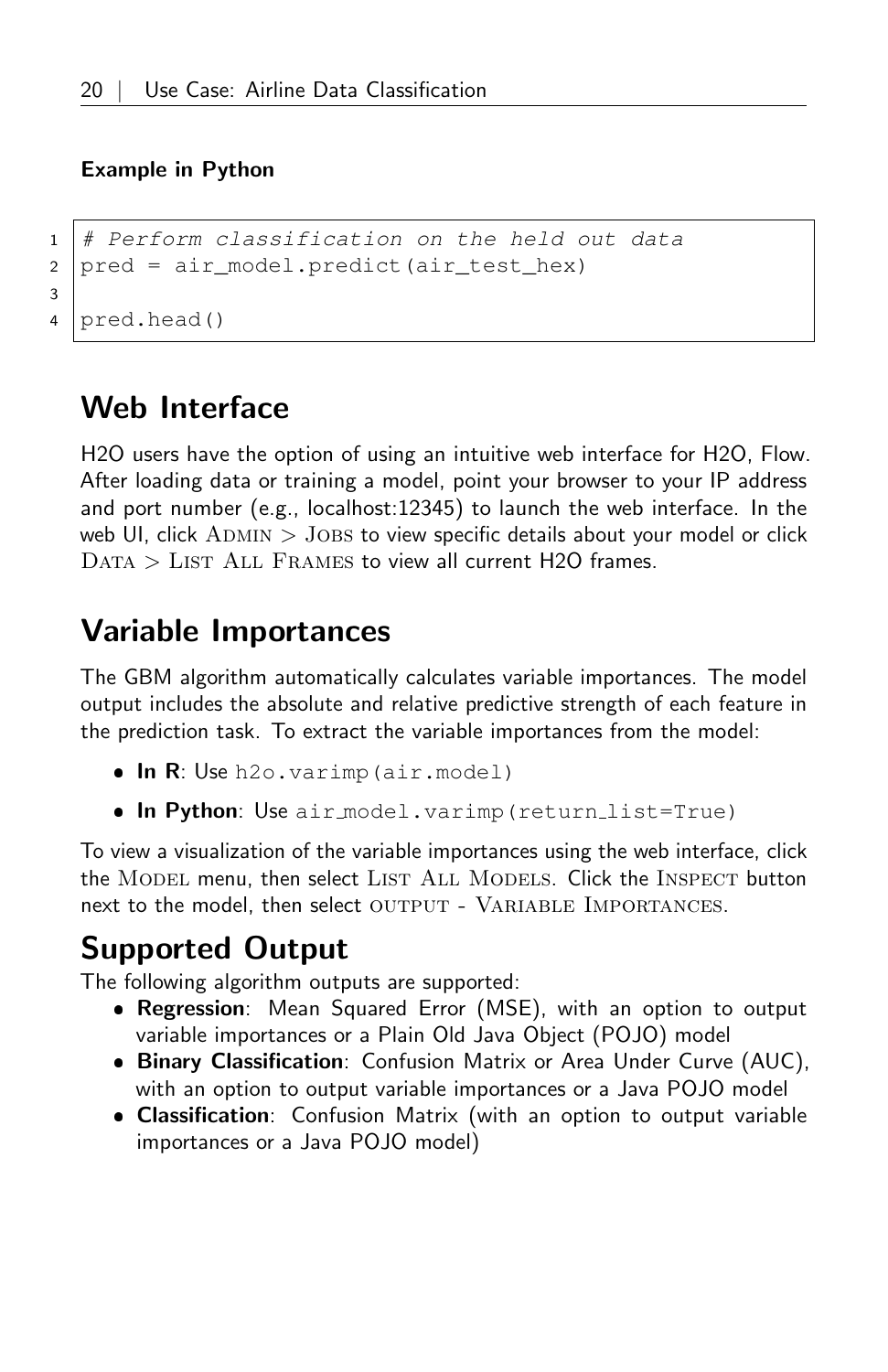### <span id="page-20-0"></span>Java Models

To access Java code to use to build the current model in Java, click the Preview POJO button at the bottom of the model results. This button generates a POJO model that can be used in a Java application independently of H2O. If the model is small enough, the code for the model displays within the GUI; larger models can be inspected after downloading the model.

To download the model:

- 1. Open the terminal window.
- 2. Create a directory where the model will be saved.
- 3. Set the new directory as the working directory.
- 4. Follow the curl and java compile commands displayed in the instructions at the top of the Java model.

For more information on how to use an H2O POJO, refer to the **POJO Quick** Start Guide at [https://github.com/h2oai/h2o-3/blob/master/](https://github.com/h2oai/h2o-3/blob/master/h2o-docs/src/product/pojo-quickstart.rst) [h2o-docs/src/product/pojo-quickstart.rst](https://github.com/h2oai/h2o-3/blob/master/h2o-docs/src/product/pojo-quickstart.rst).

## <span id="page-20-1"></span>Grid Search for Model Comparison

### <span id="page-20-2"></span>Cartesian Grid Search

To run a Cartesian hyper-parameter grid search in R, use the following:

```
1 | ntrees\_opt < -c(5, 10, 15)2 | maxdepth_opt \leq \leq (2, 3, 4)3 learnrate_opt <- c(0.1, 0.2)4 hyper parameters \leq list(ntrees=ntrees opt,
5 max_depth=maxdepth_opt, learn_rate=learnrate_opt)
6
7 grid <- h2o.grid("gbm", hyper_params = hyper_
     parameters,
8 y = "IsDepDelayed", x = m_yX, distribution="
          bernoulli",
9 training frame = air train.hex, validation frame =
           air_valid.hex)
```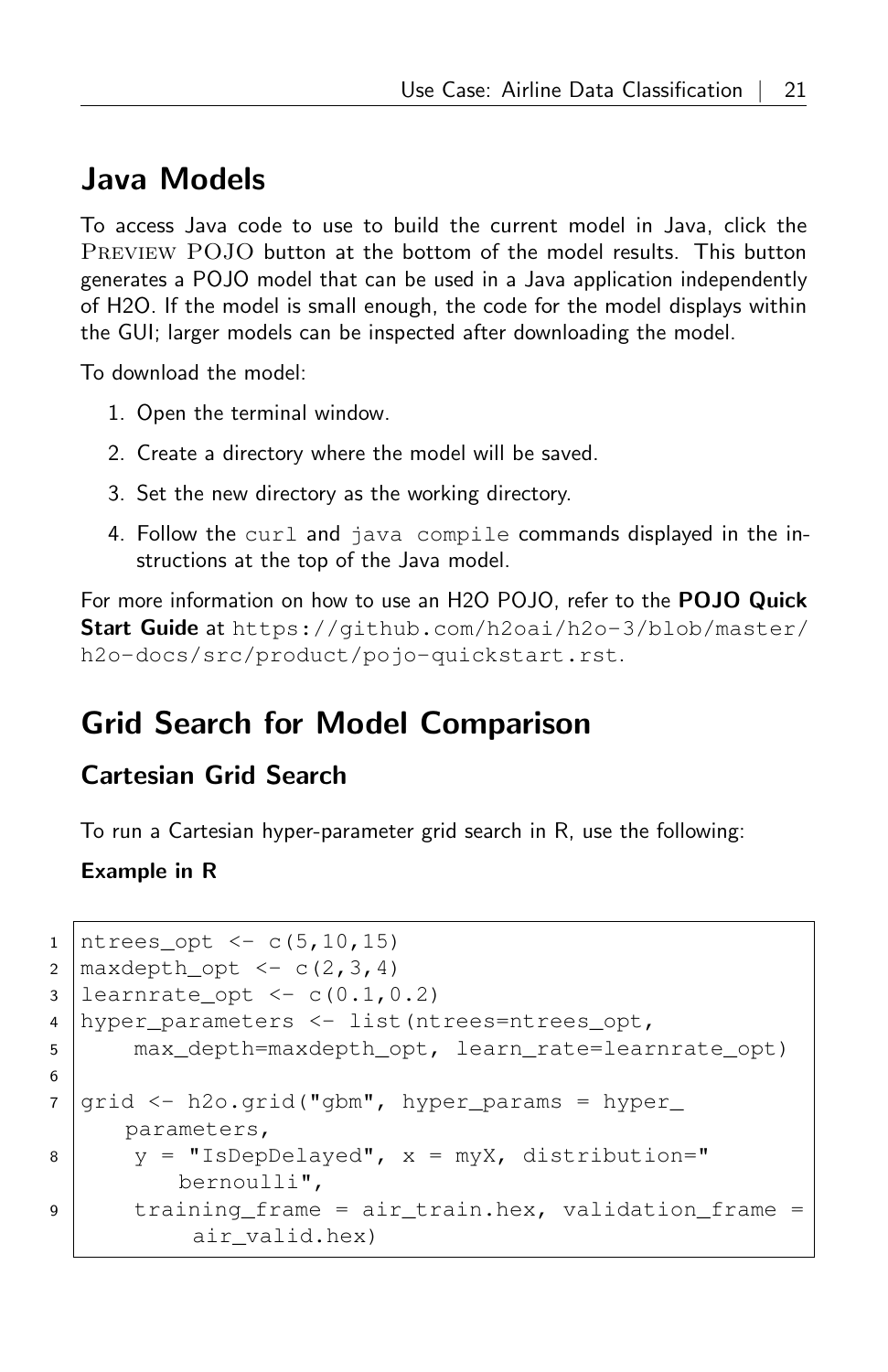To run a Cartesian hyper-parameter grid search in Python, use the following:

#### Example in Python

```
1 #Define parameters for gridsearch
2 | ntrees_opt = [5, 10, 15]3 \text{ max\_depth\_opt} = [2, 3, 4]4 | learn_rate_opt = [0.1, 0.2]5 hyper_parameters = {"ntrees": ntrees_opt, "max_depth":
      max_depth_opt,
6 | "learn rate":learn rate opt}
7
8 from h2o.grid.grid_search import H2OGridSearch
9 \text{ g} = H20GridSearch(H2OGradientBoostingEstimator,
10 hyper_params=hyper_parameters)
11 \sqrt{gs.train(x=myX, y=''IsDepDelayed'', training frame=air train hex,
12 validation_frame=air_valid_hex)
```
This example specifies three different tree numbers, three different tree sizes, and two different shrinkage values. This grid search model effectively trains eighteen different models over the possible combinations of these parameters.

Of course, sets of other parameters can be specified for a larger space of models. This allows for more subtle insights in the model tuning and selection process, especially during inspection and comparison of the trained models after the grid search process is complete. To decide how and when to choose different parameter configurations in a grid search, refer to [Model Parameters](#page-23-0) for parameter descriptions and suggested values.

To view the results of the grid search, use the following:

```
1 # print out all prediction errors and run times of the
      models
2 grid
3 # print out the auc for all of the models
4 qrid models \leq lapply(grid@model ids, function(model
      id) { model = h2o.getModel(model_id) })
5 for (i in 1:length(grid models)) {
6 print(sprintf("auc: %f", h2o.auc(grid_models[[i]])))
\overline{7}
```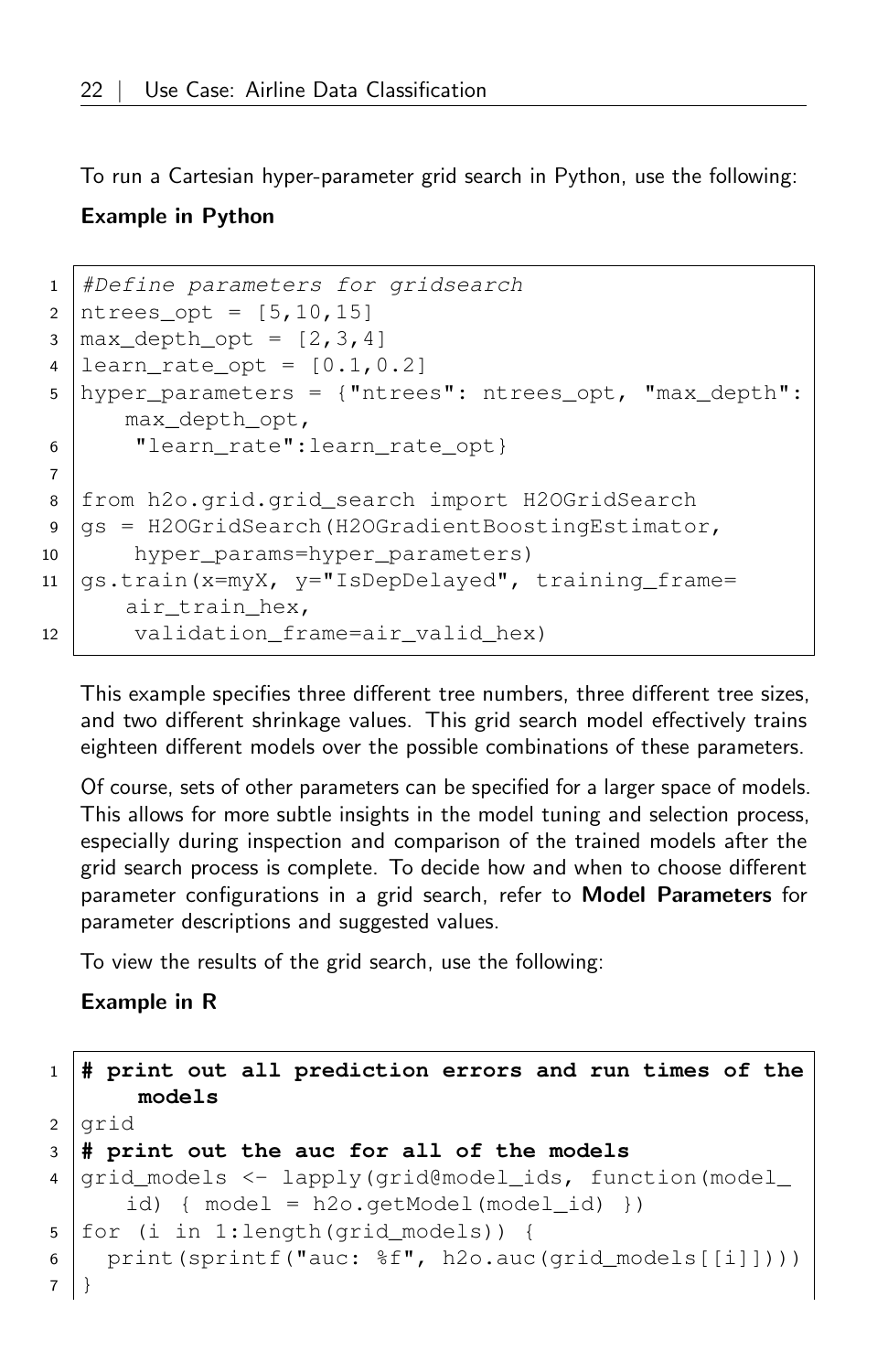#### Example in Python

```
1 \mid \# print out all prediction errors and run times of the
      models
2 | gs3
4 \mid # print out the auc for all of the models
5 for g in gs:
6 print g.model_id + " auc: " + str(g.auc())
```
### <span id="page-22-0"></span>Random Grid Search

If the search space is too large (i.e., you don't want to restrict the parameters too much), you can also let the Grid Search make random model selections for you. Just specify how many models (and/or how much training time) you want, and a seed to make the random selection deterministic:

```
1 | ntrees opt \leq seq(1,100)
2 \mid \text{maxdepth\_opt} \leq - \text{seq}(1,10)3 learnrate_opt <- seq(0.001,0.1,0.001)
4 hyper_parameters <- list(ntrees=ntrees_opt,
5 max_depth=maxdepth_opt, learn_rate=learnrate_opt)
6 search criteria = list(strategy = "RandomDiscrete",
7 max_models = 10, max_runtime_secs=100, seed
          =1234568
9 \mid grid \leq h2o.getd("gbm", hyperparams = hyper_parameters,
10 search_criteria = search_criteria,
11 | y = "IsDepDelayed", x = myX, distribution = "bernoulli",
12 training frame = air train.hex, validation frame =
           air_valid.hex)
```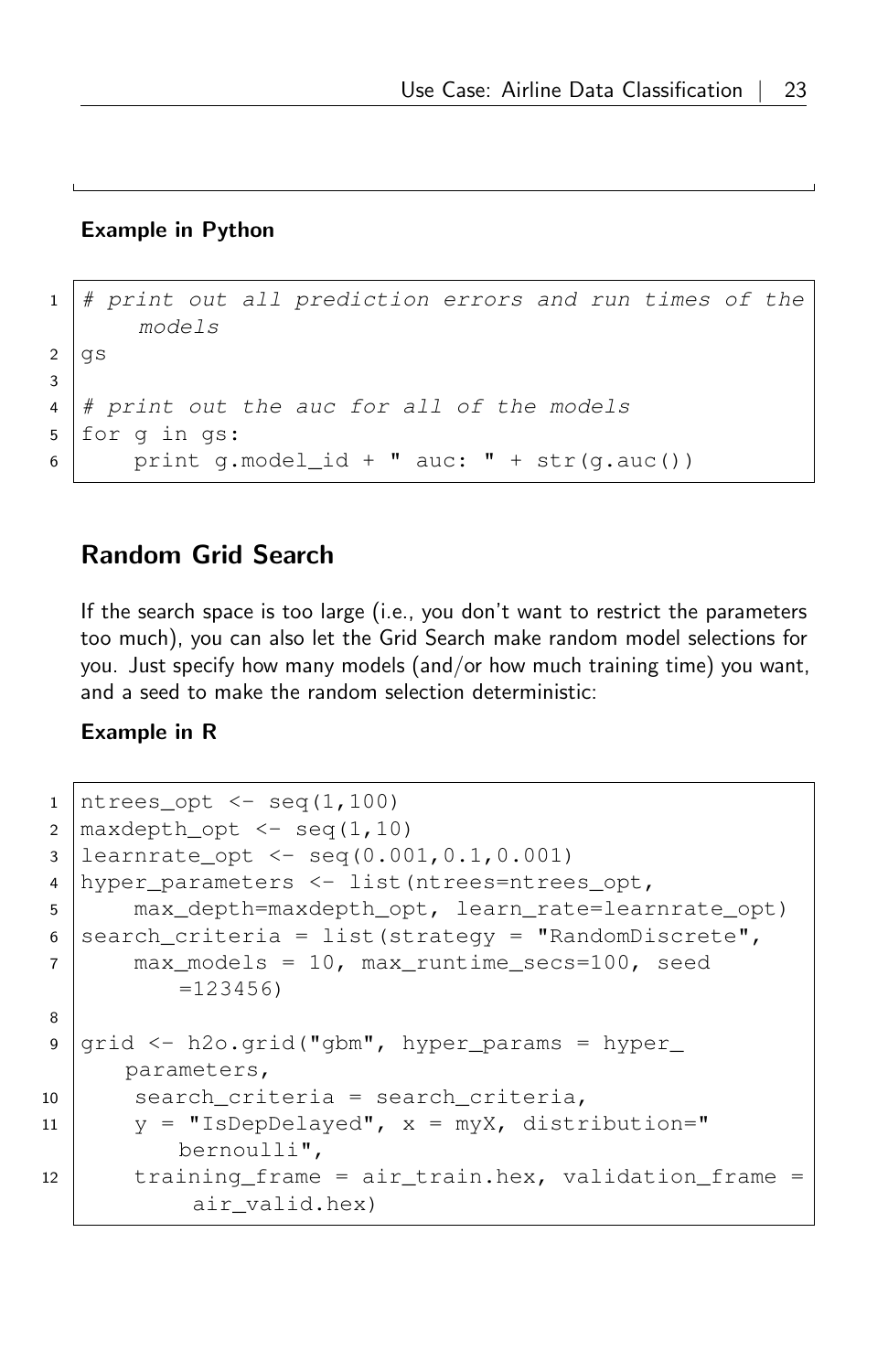#### Example in Python

```
1 #Define parameters for gridsearch
2 | ntrees opt = range(0,100,1)
3 | max depth opt = range(1,20,1)
4 | learn rate opt = [s/float(1000) for s in range(1,101)]5 hyper_parameters = {"ntrees": ntrees_opt,
6 Whax depth":max depth opt, "learn rate":
          learn rate opt}
7 search criteria = {"strategy":"RandomDiscrete",
8 "max_models":10, "max_runtime_secs":100, "seed"
          :123456}
9
10 from h2o.grid.grid_search import H2OGridSearch
11 \mid \text{qs} = \text{H2OGridSearch}(H2OGradientBoostingEstimator,
12 hyper_params=hyper_parameters, search_criteria=
          search criteria)
13 gs.train(x=myX, y="IsDepDelayed", training_frame=
      air train hex,
14 validation frame=air valid hex)
```
# <span id="page-23-0"></span>Model Parameters

This section describes the functions of the parameters for GBM.

- $\bullet$  x: A vector containing the names of the predictors to use while building the GBM model.
- y: A character string or index that represents the response variable in the model.
- training frame: An H2OFrame object containing the variables in the model.
- validation frame: An H2OFrame object containing the validation dataset used to construct confusion matrix. If blank, the training data is used by default.
- nfolds: Number of folds for cross-validation.
- ignore\_const\_cols: A boolean indicating if constant columns should be ignored. The default is TRUE.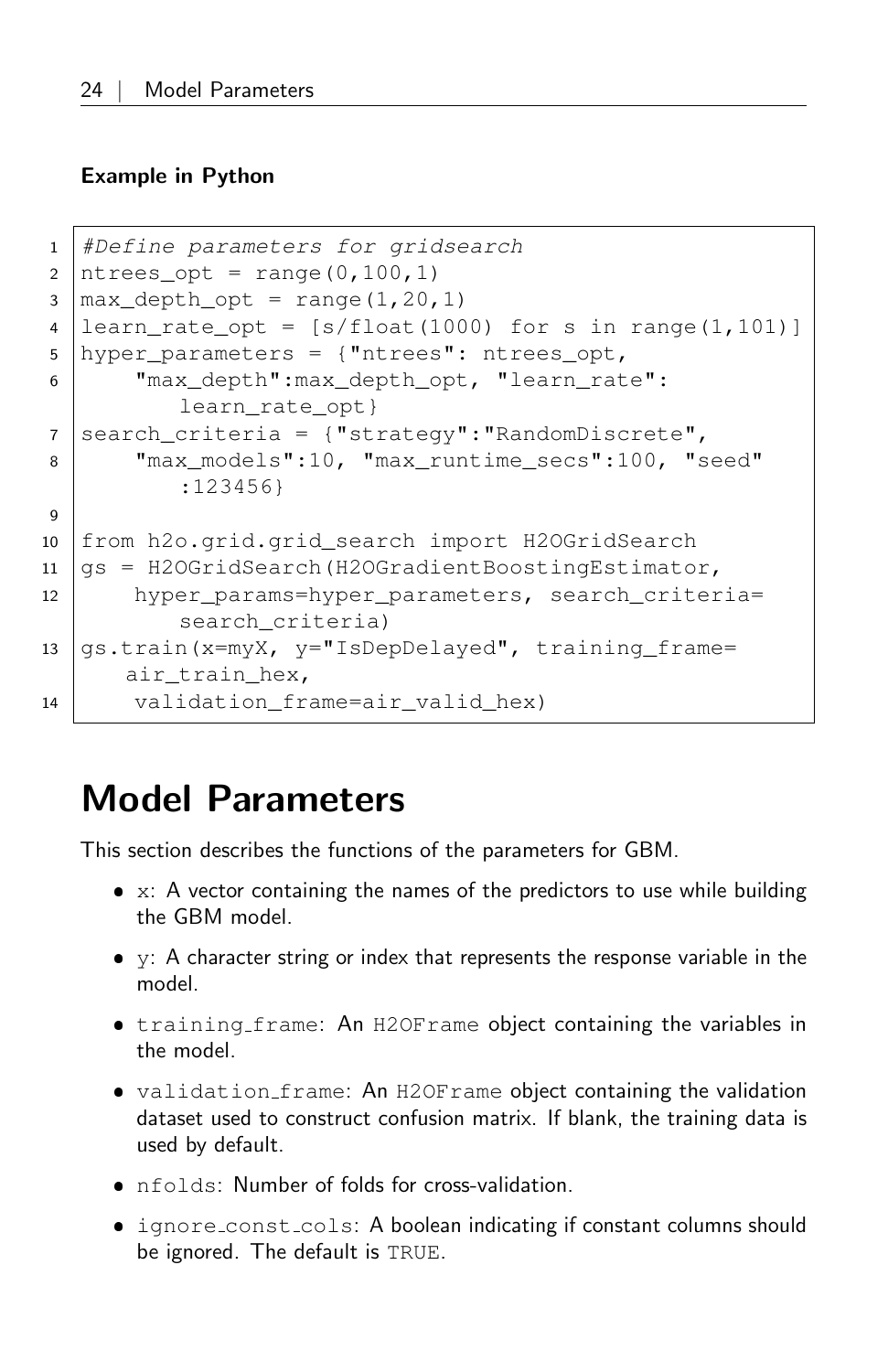- ntrees: A non-negative integer that defines the number of trees. The default is 50.
- max depth: The user-defined tree depth. The default is 5.
- $\bullet$  min\_rows: The minimum number of rows to assign to the terminal nodes. The default is 10.
- max abs leafnode pred: Limits the maximum absolute value of a leaf node prediction. The default is Double.MAX VALUE.
- pred noise bandwidth: The bandwidth (sigma) of Gaussian multiplicative noise  $N(1, \text{sigma})$  for tree node predictions. If this parameter is specified with a value greater than 0, then every leaf node prediction is randomly scaled by a number drawn from a Normal distribution centered around 1 with a bandwidth given by this parameter. The default is 0 (disabled).
- categorical encoding: Specify one of the following encoding schemes for handling categorical features:
	- auto: Allow the algorithm to decide (default)
	- enum: 1 column per categorical feature
	- $-$  one hot explicit:  $N+1$  new columns for categorical features with N levels
	- binary: No more than 32 columns per categorical feature
	- $-$  eigen: k columns per categorical feature, keeping projections of one-hot-encoded matrix onto  $k$ -dim eigen space only
- nbins: For numerical columns (real/int), build a histogram of at least the specified number of bins, then split at the best point The default is 20.
- nbins cats: For categorical columns (enum), build a histogram of the specified number of bins, then split at the best point. Higher values can lead to more overfitting. The default is 1024.
- nbins top level: For numerical columns (real/int), build a histogram of (at most) this many bins at the root level, then decrease by factor of two per level.
- seed: Seed containing random numbers that affects sampling.
- $\bullet$  sample rate: Row sample rate (from 0.0 to 1.0).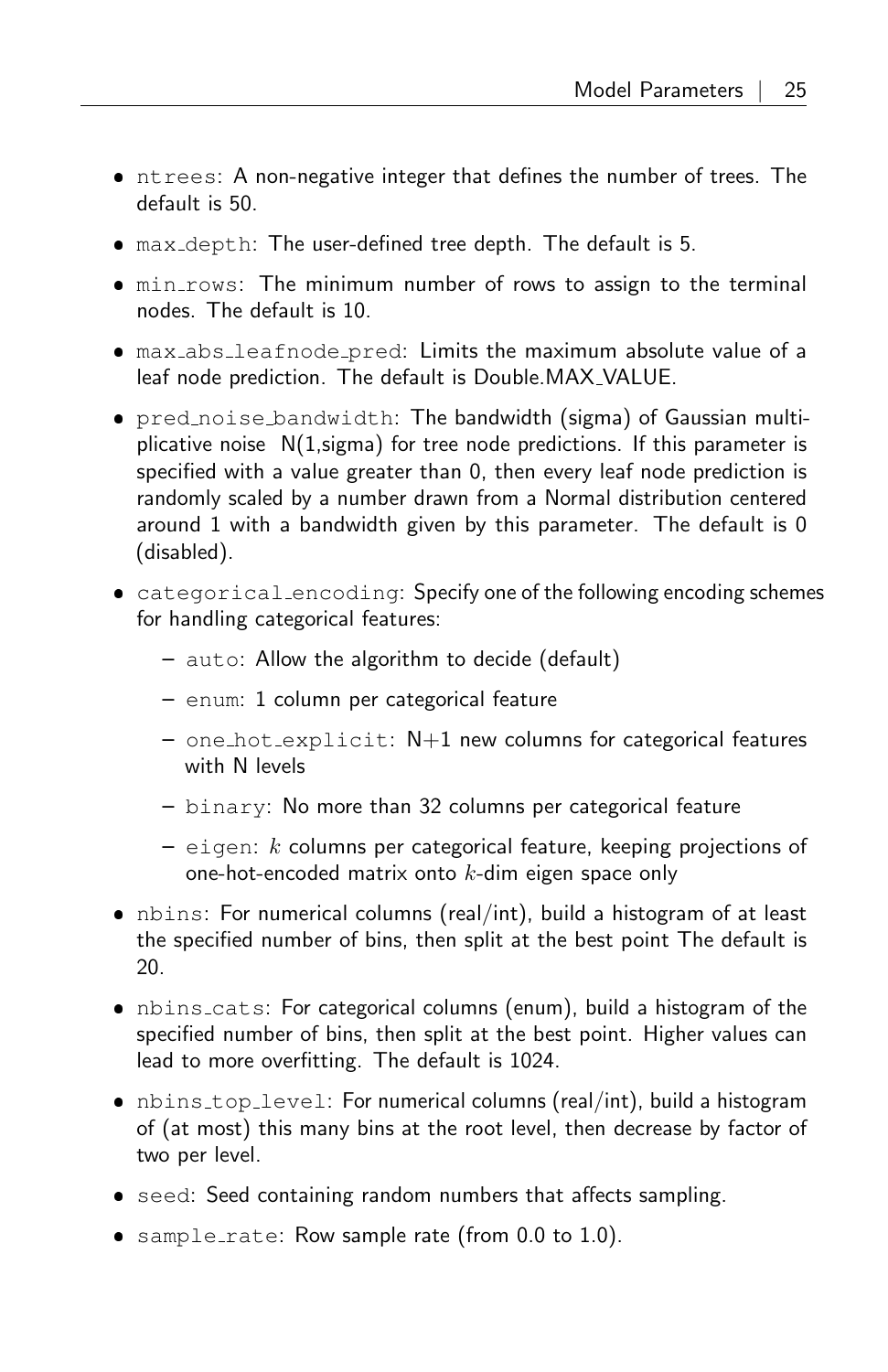- sample\_rate\_per\_class: Specifies that each tree in the ensemble should sample from the full training dataset using a per-class-specific sampling rate rather than a global sample factor (as with  $sample_rate$ . (from 0.0 to 1.0).
- $\bullet$  col\_sample\_rate: Column sample rate (per split) (from 0.0 to 1.0).
- col sample rate change per level: Specifies to change the column sampling rate as a function of the depth in the tree.
- min split improvement: The minimum relative improvement in squared error reduction in order for a split to happen.
- col sample rate per tree: Column sample rate per tree (from 0.0 to 1.0).
- learn rate: An integer that defines the learning rate. The default is 0.1 and the range is 0.0 to 1.0.
- learn\_rate\_annealing: Reduces the learn\_rate by this factor after every tree.
- distribution: The distribution function options: AUTO, bernoulli, multinomial, gaussian, poisson, gamma, laplace, quantile, huber, or tweedie. The default is AUTO.
- score each iteration: A boolean indicating whether to score during each iteration of model training. The default is FALSE.
- score tree interval: Score the model after every so many trees. Disabled if set to 0.
- fold assignment: Cross-validation fold assignment scheme, if fold\_column is not specified. The following options are supported: AUTO, Random, Stratified or Modulo.
- fold column: Column with cross-validation fold index assignment per observation.
- offset\_column: Specify the offset column. Note: Offsets are per-row bias values that are used during model training. For Gaussian distributions, they can be seen as simple corrections to the response (y) column. Instead of learning to predict the response (y-row), the model learns to predict the (row) offset of the response column. For other distributions, the offset corrections are applied in the linearized space before applying the inverse link function to get the actual response values.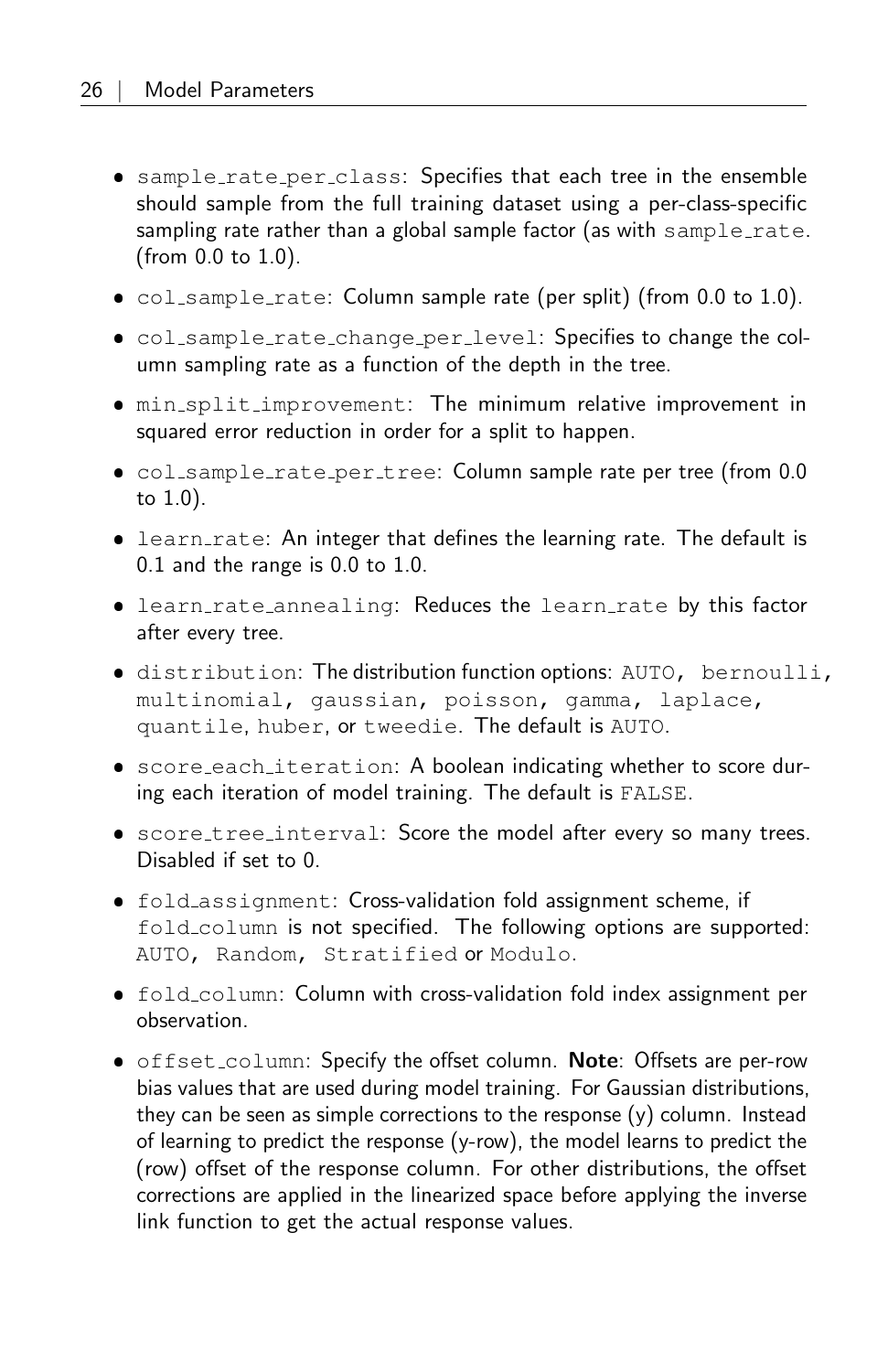- weights column: Specify the weights column. Note: Weights are per-row observation weights. This is typically the number of times a row is repeated, but non-integer values are supported as well. During training, rows with higher weights matter more, due to the larger loss function pre-factor.
- **•** balance\_classes: Balance training data class counts via over or undersampling for imbalanced data. The default is FALSE.
- max\_hit\_ratio\_k: (for multi-class only) Maximum number (top K) of predictions to use for hit ratio computation. To disable, enter 0. The default is 10.
- r2 stopping: r2\_stopping is no longer supported and will be ignored if set. Please use stopping\_rounds, stopping metric and

stopping\_tolerance instead.

- stopping rounds: Early stopping based on convergence of stopping metric. Stop if simple moving average of length k of the stopping metric does not improve for  $k:=$ stopping rounds scoring events. Can only trigger after at least 2k scoring events. To disable, specify 0.
- **•** stopping metric: Metric to use for early stopping (AUTO: logloss for classification, deviance for regression). Can be any of AUTO, deviance, logloss, misclassification, lift top gain, MSE, AUC, and mean\_per\_class\_error.
- **•** stopping\_tolerance: Relative tolerance for metric-based stopping criterion Relative tolerance for metric-based stopping criterion (stop if relative improvement is not at least this much).
- max runtime secs: Maximum allowed runtime in seconds for model training. Use 0 to disable.
- build\_tree\_one\_node: Specify if GBM should be run on one node only; no network overhead but fewer CPUs used. Suitable for small datasets. The default is FALSE.
- quantile alpha: Desired quantile for quantile regression (from 0.0 to 1.0) when distribution = "quantile". The default is  $0.5$ (median, same as distribution = "laplace").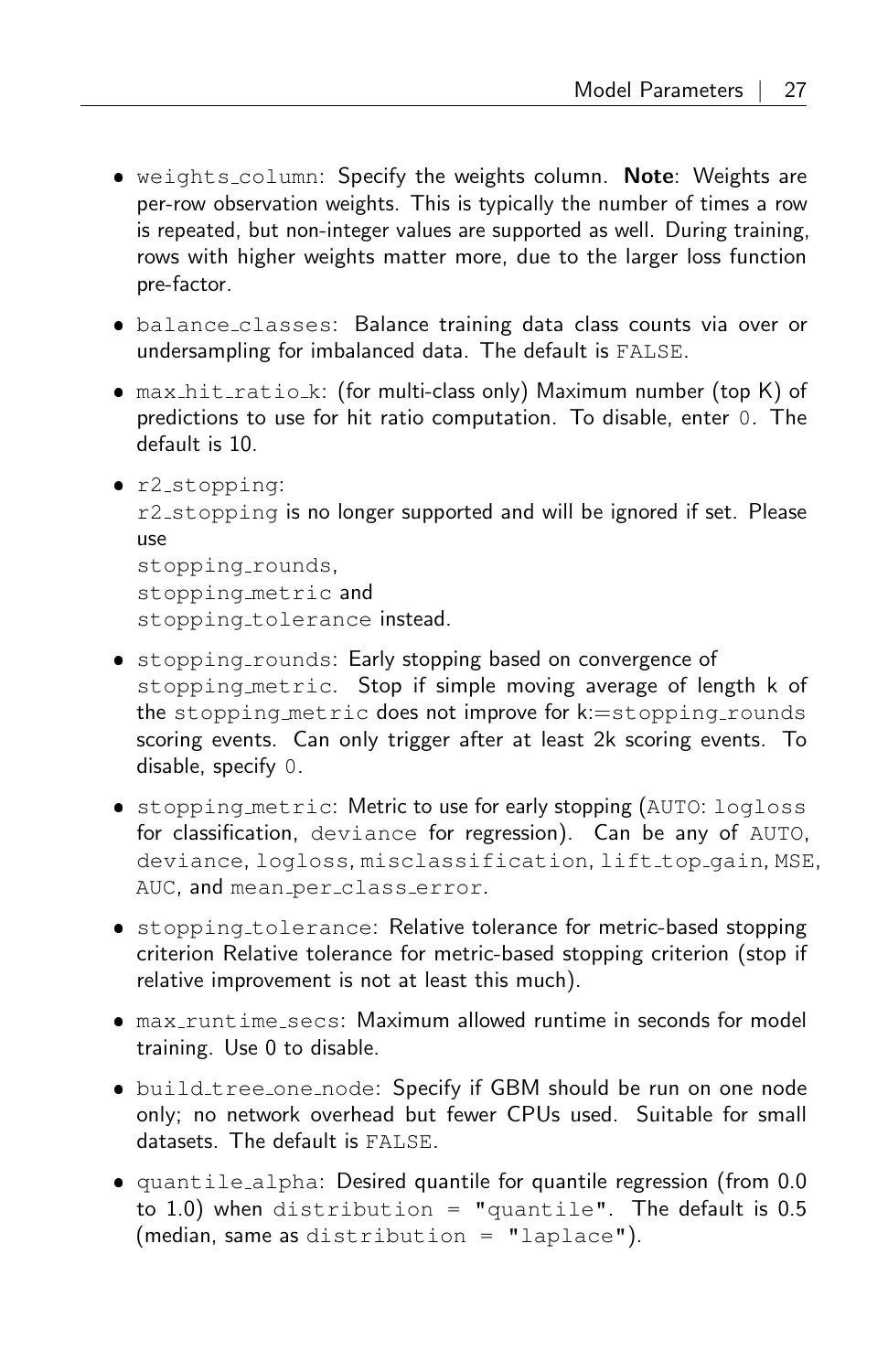- tweedie power: A numeric specifying the power for the Tweedie function when distribution = "tweedie". The default is 1.5.
- huber\_alpha: Specify the desired quantile for Huber/M-regression (the threshold between quadratic and linear loss). This value must be between 0 and 1.
- checkpoint: Enter a model key associated with a previously-trained model. Use this option to build a new model as a continuation of a previously-generated model.
- keep cross validation predictions: Specify whether to keep the predictions of the cross-validation models. The default is FALSE.
- keep cross validation fold assignment: Specify whether to preserve the fold assignment. The default is FALSE.
- class sampling factors: Desired over/under-sampling ratios per class (in lexicographic order). If not specified, sampling factors will be automatically computed to obtain class balance during training. Requires balance classes.
- max after balance size: Maximum relative size of the training data after balancing class counts; can be less than 1.0. The default is 5.
- model id: The unique ID assigned to the generated model. If not specified, an ID is generated automatically.

# <span id="page-27-0"></span>Acknowledgments

We would like to acknowledge the following individuals for their contributions to this booklet: Cliff Click, Hank Roark, Viraj Parmar, and Jessica Lanford.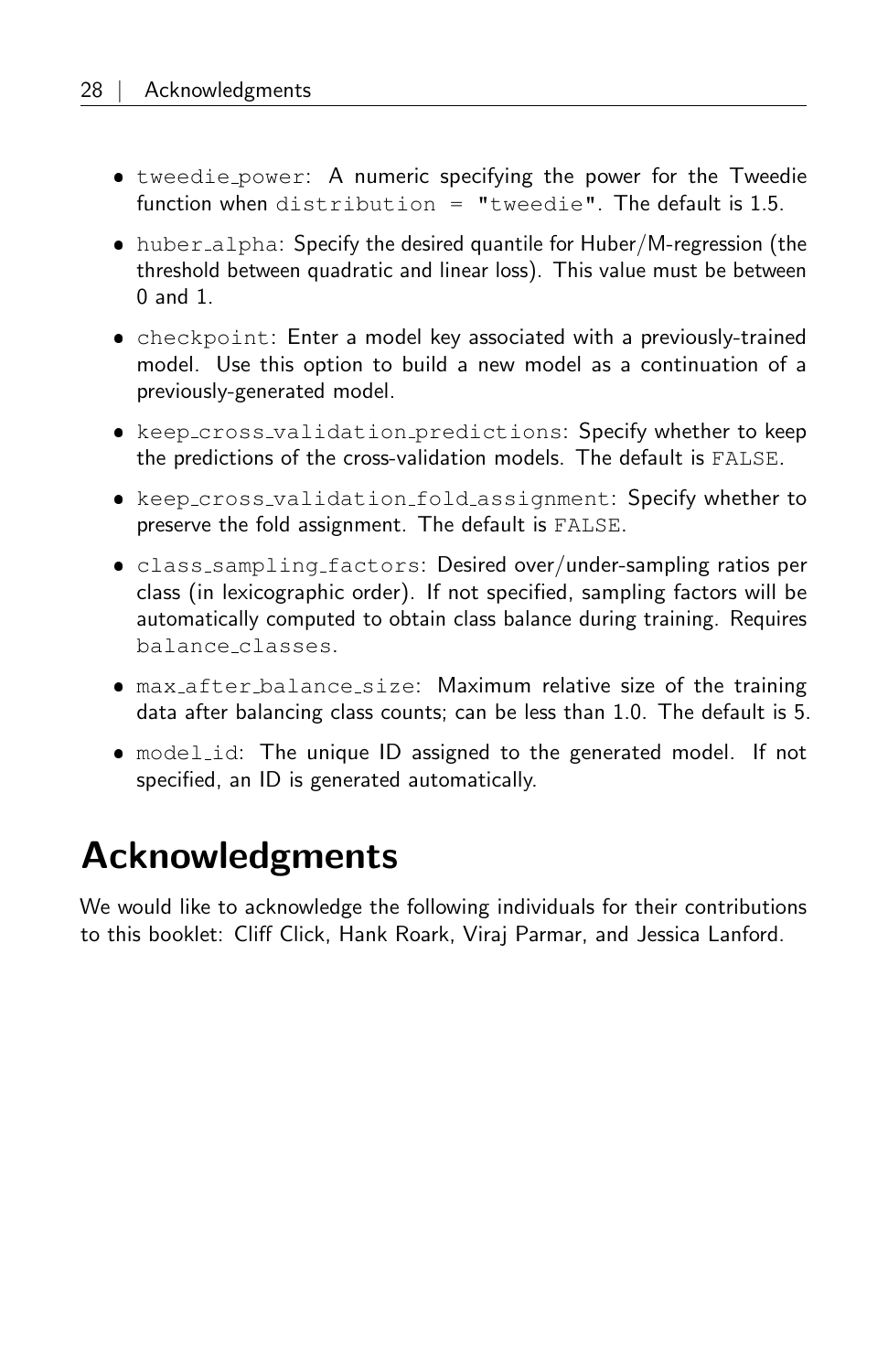# <span id="page-28-0"></span>References

Cliff Click. Building a Distributed GBM on H2O, 2013. URL [http:](http://h2o.ai/blog/2013/10/building-distributed-gbm-h2o/) [//h2o.ai/blog/2013/10/building-distributed-gbm-h2o/](http://h2o.ai/blog/2013/10/building-distributed-gbm-h2o/)

Thomas Dietterich and Eun Bae Kong. Machine Learning Bias, Statistical Bias, and Statistical Variance of Decision Tree Algorithms. 1995. URL [http://www.iiia.csic.es/˜vtorra/tr-bias.pdf](http://www.iiia.csic.es/~vtorra/tr-bias.pdf)

Jane Elith, John R. Leathwick, and Trevor Hastie. A Working Guide to Boosted Regression Trees. Journal of Animal Ecology, 77(4):802–813, 2008. URL [http://onlinelibrary.wiley.com/doi/10.1111/j.1365-](http://onlinelibrary.wiley.com/doi/10.1111/j.1365-2656.2008.01390.x/abstract) [2656.2008.01390.x/abstract](http://onlinelibrary.wiley.com/doi/10.1111/j.1365-2656.2008.01390.x/abstract)

Jerome H. Friedman. Greedy Function Approximation: A Gradient Boosting Machine. Annals of Statistics, 29:1189-1232, 1999. URL [http://](http://statweb.stanford.edu/?jhf/ftp/trebst.pdf) [statweb.stanford.edu/?jhf/ftp/trebst.pdf](http://statweb.stanford.edu/?jhf/ftp/trebst.pdf)

Jerome Friedman, Trevor Hastie, and Robert Tibshirani. Discussion of Boosting Papers. Annual Statistics, 32:102–107, 2004. URL [http://web.](http://web.stanford.edu/?hastie/Papers/boost_discussion.pdf) [stanford.edu/?hastie/Papers/boost\\_discussion.pdf](http://web.stanford.edu/?hastie/Papers/boost_discussion.pdf)

Jerome Friedman, Trevor Hastie, and Robert Tibshirani. Additive Logistic Regression: a Statistical View of Boosting. Annals of Statistics, 28:2000, 1998. URL [http://projecteuclid.org/DPubS?service=UI&version=](http://projecteuclid.org/DPubS?service=UI&version=1.0&verb=Display&handle= euclid.aos/1016218223) [1.0&verb=Display&handle=euclid.aos/1016218223](http://projecteuclid.org/DPubS?service=UI&version=1.0&verb=Display&handle= euclid.aos/1016218223)

Jerome Friedman, Trevor Hastie, and Robert Tibshirani. The Elements of Statistical Learning. Springer, New York, 2001. URL [http://statweb.](http://statweb.stanford.edu/?tibs/ElemStatLearn/printings/ESLII_print10.pdf) [stanford.edu/?tibs/ElemStatLearn/printings/ESLII\\_print1](http://statweb.stanford.edu/?tibs/ElemStatLearn/printings/ESLII_print10.pdf)0. [pdf](http://statweb.stanford.edu/?tibs/ElemStatLearn/printings/ESLII_print10.pdf)

H2O.ai Team. H2O website, 2021. URL <http://h2o.ai>

H2O.ai Team. H2O documentation, 2021. URL <http://docs.h2o.ai>

H2O.ai Team. H2O GitHub Repository, 2021. URL [https://github.](https://github.com/h2oai) [com/h2oai](https://github.com/h2oai)

H2O.ai Team. H2O Datasets, 2021. URL <http://data.h2o.ai>

H2O.ai Team. H2O JIRA, 2021. URL <https://jira.h2o.ai>

H2O.ai Team. H2Ostream, 2021. URL [https://groups.google.com/](https://groups.google.com/d/forum/h2ostream) [d/forum/h2ostream](https://groups.google.com/d/forum/h2ostream)

H2O.ai Team. **H2O R Package Documentation**, 2021. URL  $h$ ttp:// $h$ 20[release.s3.amazonaws.com/h2o/latest\\_stable\\_Rdoc.html](http://h2o-release.s3.amazonaws.com/h2o/latest_stable_Rdoc.html)